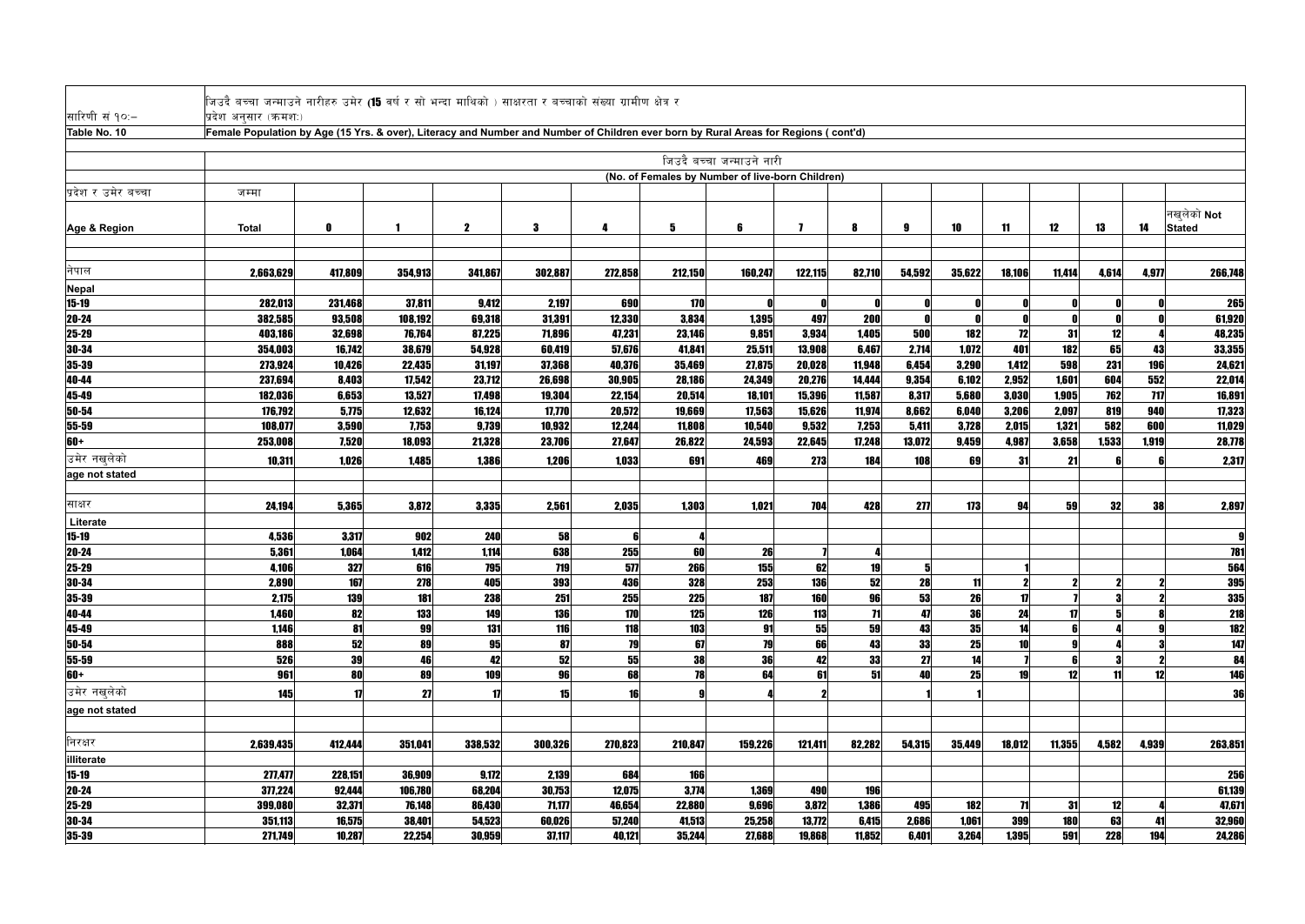| 40-44                | 236,234    | 8,321       | 17,409 | 23,563 | 26,562    | 30,735 | 28,061     | 24,223 | 20,163 | 14,373 | 9,307          | 6,066      | 2,928      | 1,584     | 599        | 544        | 21,796          |
|----------------------|------------|-------------|--------|--------|-----------|--------|------------|--------|--------|--------|----------------|------------|------------|-----------|------------|------------|-----------------|
| 45-49                | 180,890    | 6,572       | 13,428 | 17,367 | 19,188    | 22,036 | 20,411     | 18,010 | 15,341 | 11,528 | 8,274          | 5,645      | 3,016      | 1,899     | <b>758</b> | <b>708</b> | 16,709          |
| 50-54                | 175,904    | 5,723       | 12,543 | 16,029 | 17,683    | 20,493 | 19,602     | 17,484 | 15,560 | 11,931 | 8,629          | 6,015      | 3,196      | 2,088     | 815        | 937        | 17,176          |
| 55-59                | 107,551    | 3,551       | 7,707  | 9,697  | 10,880    | 12,189 | 11,770     | 10,504 | 9,490  | 7,220  | 5,384          | 3,714      | 2,008      | 1,315     | 579        | 598        | 10,945          |
| 60+                  | 252,047    | 7,440       | 18,004 | 21,219 | 23,610    | 27,579 | 26,744     | 24,529 | 22,584 | 17,197 | 13,032         | 9,434      | 4,968      | 3,646     | 1,522      | 1,907      | 28,632          |
| उमेर नखुलेको         | 10,166     | 1,009       | 1,458  | 1,369  | 1,191     | 1,017  | 682        | 465    | 271    | 184    | 107            | 68         | 31         | 21        |            |            | 2,281           |
| age not stated       |            |             |        |        |           |        |            |        |        |        |                |            |            |           |            |            |                 |
|                      |            |             |        |        |           |        |            |        |        |        |                |            |            |           |            |            |                 |
| पूर्व पहाड           | 532,035    | 87,969      | 63,060 | 58,674 | 53,512    | 51,573 | 44,394     | 36,654 | 30,758 | 21,296 | 15,461         | 10,354     | 5,374      | 3,292     | 1,485      | 1,678      | 46,501          |
| <b>Eastern Hills</b> |            |             |        |        |           |        |            |        |        |        |                |            |            |           |            |            |                 |
| $15 - 19$            | 58,142     | 50,770      | 5,889  | 1,166  | 205       | 73     | 20         | -0     |        |        |                |            |            |           |            |            | 19              |
| $20 - 24$            | 75,162     | 20,346      | 21,698 | 12,723 | 5,415     | 1,930  | 594        | 222    | 76     | 27     | $\mathbf{0}$   |            |            |           |            |            | 12,131          |
| 25-29                | 79,379     | 6,523       | 15,232 | 17,046 | 14,461    | 9,458  | 4,679      | 1,947  | 765    | 264    | 79             | 33         | 13         |           |            |            | 8,868           |
| 30-34                | 65,912     | 2,906       | 6,468  | 9,022  | 10,659    | 11,347 | 8,961      | 5,743  | 3,236  | 1,437  | 604            | <b>207</b> | 80         | 39        | 12         |            | 5,187           |
| 35-39                | 49,408     | 1,593       | 3,344  | 4,589  | 5,783     | 7,020  | 6,941      | 5,988  | 4,723  | 2,861  | 1,590          | 860        | 323        | 151       | 50         | 48         | 3,544           |
| 40-44                | 46,874     | 1,395       | 2,621  | 3,632  | 4,265     | 5,459  | 5,729      | 5,557  | 4,961  | 3,699  | 2,683          | 1,724      | 904        | 454       | 175        | 169        | 3,447           |
| 45-49                | 34,403     | 1,032       | 1,676  | 2,350  | 2,798     | 3,722  | 4,031      | 3,860  | 3,727  | 2,892  | 2,296          | 1,604      | 891        | 530       | 249        | 239        | 2,506           |
| 50-54                | 38,679     | 1,101       | 1,936  | 2,713  | 3,231     | 4,142  | 4,356      | 4,224  | 4,173  | 3,263  | 2,568          | 1,768      | 981        | 591       | 286        | 322        | 3,024           |
| 55-59                | 21,416     | 650         | 990    | 1,404  | 1,731     | 2,184  | 2,315      | 2,382  | 2,371  | 1,785  | 1,478          | 1,047      | 590        | 383       | 187        | 214        | 1,705           |
| 60+                  | 61,608     | 1,558       | 3,084  | 3,926  | 4,860     | 6,144  | 6,697      | 6,665  | 6,680  | 5,032  | 4,142          | 3,097      | 1,582      | 1,133     | 521        | 680        | 5,807           |
| उमेर नखुलेको         | 1,052      | 95          | 122    | 103    | 104       | 94     | 71         | 66     | 46     | 36     | 21             | 14         | 10         |           |            |            | 263             |
| age not stated       |            |             |        |        |           |        |            |        |        |        |                |            |            |           |            |            |                 |
|                      |            |             |        |        |           |        |            |        |        |        |                |            |            |           |            |            |                 |
| साक्षर               | 3,403      | 871         | 472    | 367    | 277       | 225    | <b>183</b> | 166    | 129    | 67     | 62             | 33         | 27         | <b>18</b> |            | 11         | 490             |
| Literate             |            |             |        |        |           |        |            |        |        |        |                |            |            |           |            |            |                 |
| $15 - 19$            | <b>730</b> | 580         | 113    | 32     |           |        |            |        |        |        |                |            |            |           |            |            |                 |
| $20 - 24$            | 753        | 181         | 200    | 133    | 78        | 31     |            |        |        |        |                |            |            |           |            |            | 119             |
| 25-29                | 493        | 38          |        | 84     | 81        | 64     | 23         | 19     | 12     |        |                |            |            |           |            |            | 97              |
| 30-34                | <b>396</b> | 16          | 28     | 46     | 44        | 53     | 49         | 47     | 21     |        | 11             |            |            |           |            |            | 67              |
| 35-39                | 292        | 14          |        | 28     | <b>20</b> | 26     | <b>29</b>  | 32     | 24     | 12     | 15             |            |            |           |            |            | 60              |
| 40-44                | 213        |             | 16     |        | 19        | 18     | 25         | 18     | 21     | 10     | 10             |            |            |           |            |            | 42              |
| 45-49                | 129        | 10          |        |        |           |        | 15         | 12     | 11     |        | 8              |            |            |           |            |            | $\overline{29}$ |
| 50-54                | 151        |             |        | 14     |           | 10     |            | 14     | 17     |        | 5 <sub>l</sub> |            |            |           |            |            | 34              |
| 55-59                | 12         | $\mathbf 2$ |        |        |           |        | 11         |        |        |        | 3              |            |            |           |            |            | 13              |
| 60+                  | 161        | 12          |        |        |           | 13     | 16         | 15     | 16     | 14     | 9              |            |            |           |            |            | 23              |
| उमेर नखुलेको         | 13         |             |        |        |           |        |            |        |        |        |                |            |            |           |            |            |                 |
| age not stated       |            |             |        |        |           |        |            |        |        |        |                |            |            |           |            |            |                 |
|                      |            |             |        |        |           |        |            |        |        |        |                |            |            |           |            |            |                 |
| निरक्षर              | 528,632    | 87,098      | 62,588 | 58,307 | 53,235    | 51,348 | 44,211     | 36,488 | 30,629 | 21,229 | 15,399         | 10,321     | 5,347      | 3,274     | 1,480      | 1,667      | 46,011          |
| illiterate           |            |             |        |        |           |        |            |        |        |        |                |            |            |           |            |            |                 |
| $15-19$              | 57,412     | 50,190      | 5,776  | 1,134  | 202       | 73     | 19         |        |        |        |                |            |            |           |            |            | 18              |
| 20-24                | 74,409     | 20,165      | 21,498 | 12,590 | 5,337     | 1,899  | 587        | 220    | 74     | 27     |                |            |            |           |            |            | 12,012          |
| 25-29                | 78,886     | 6,485       | 15,161 | 16,962 | 14,380    | 9,394  | 4,656      | 1,928  | 753    | 262    | 78             | 33         | 12         |           | -3         |            | 8,771           |
| $30 - 34$            | 65,516     | 2,890       | 6,440  | 8,976  | 10,615    | 11,294 | 8,912      | 5,696  | 3,215  | 1,428  | 593            | <b>205</b> | 80         | 39        | 11         |            | 5,120           |
| 35-39                | 49,116     | 1,579       | 3,327  | 4,561  | 5,763     | 6,994  | 6,912      | 5,956  | 4,699  | 2,849  | 1,575          | 852        | <b>320</b> | 148       | 50         | 47         | 3,484           |
| 40-44                | 46,661     | 1,389       | 2,605  | 3,624  | 4,246     | 5,441  | 5,704      | 5,539  | 4,940  | 3,689  | 2,673          | 1,721      | 896        | 448       | 175        | 166        | 3,405           |
| 45-49                | 34,274     | 1,022       | 1,670  | 2,341  | 2,790     | 3,719  | 4,016      | 3,848  | 3,716  | 2,886  | 2,288          | 1,598      | 889        | 530       | 248        | 236        | 2,477           |
| 50-54                | 38,528     | 1,092       | 1,929  | 2,699  | 3,220     | 4,132  | 4,349      | 4,210  | 4,156  | 3,255  | 2,563          | 1,762      | 974        | 590       | <b>285</b> | 322        | 2,990           |
| 55-59                | 21,344     | 648         | 987    | 1,401  | 1,726     | 2,177  | 2,304      | 2,375  | 2,367  | 1,779  | 1,475          | 1,044      | 587        | 381       | 187        | 214        | 1,692           |
|                      |            |             |        |        |           |        |            |        |        |        |                |            |            |           |            |            |                 |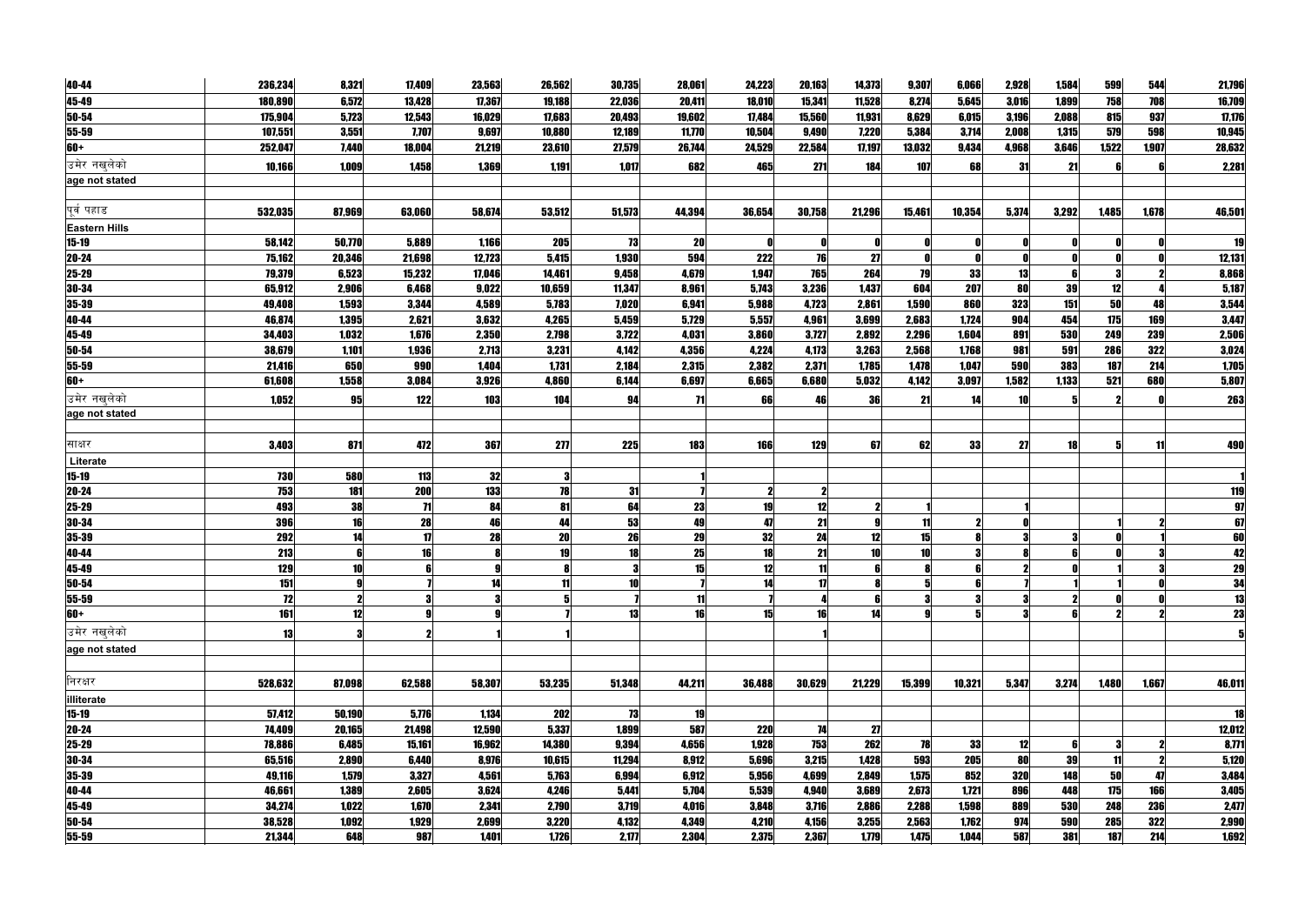| 60+                   | 61,447 | 1,546      | 3,075      | 3,917 | 4,853      | 6,131 | 6,681      | 6,650      | 6,664      | 5,018      | 4,133      | 3,092      | 1,579 | 1,127     | 519           | 678 | 5,784             |
|-----------------------|--------|------------|------------|-------|------------|-------|------------|------------|------------|------------|------------|------------|-------|-----------|---------------|-----|-------------------|
| उमेर नखुलेको          | 1,039  | 92         | 120        | 102   | <b>103</b> | 94    | 71         | 66         | 451        | 36         | 21         | 14         | 10    |           |               |     | <b>258</b>        |
| age not stated        |        |            |            |       |            |       |            |            |            |            |            |            |       |           |               |     |                   |
|                       |        |            |            |       |            |       |            |            |            |            |            |            |       |           |               |     |                   |
| पूर्व भित्री मधेश     | 55,772 | 9,825      | 7,412      | 6,721 | 6,003      | 5,604 | 4,652      | 3,771      | 3,210      | 2,157      | 1,541      | 967        | 512   | 250       | 127           | 126 | 2,894             |
| Eastern Inner Tarai   |        |            |            |       |            |       |            |            |            |            |            |            |       |           |               |     |                   |
| $15-19$               | 6,426  | 5,355      | 836        | 185   | 42         |       |            | 0          |            |            |            |            |       |           |               |     |                   |
| $20 - 24$             | 7,834  | 2,297      | 2,396      | 1,390 | 652        | 238   | 64         | 33         |            |            | 0          |            |       |           |               |     | 756               |
| 25-29                 | 8,854  | 865        | 1,757      | 1,922 | 1,635      | 1,165 | 595        | 247        | 97         | 25         | 8          |            |       |           |               |     | 534               |
| 30-34                 | 7,361  | 418        | 822        | 1,026 | 1,219      | 1,277 | 974        | 628        | 385        | 172        | 61         | 20         | 10    |           |               |     | 341               |
| 35-39                 | 5,375  | 226        | 389        | 599   | 661        | 794   | <b>705</b> | 664        | 539        | 269        | 144        | 85         | 37    |           |               |     | 242               |
| 40-44                 | 4,892  | 183        | 368        | 458   | 498        | 584   | 572        | 523        | 521        | 376        | 263        | 148        | 92    | 28        | 22            | 16  | <b>240</b>        |
| 45-49                 | 3,575  | 135        | 216        | 317   | <b>360</b> | 401   | 412        | 368        | 385        | 281        | 226        | <b>138</b> | 83    | 37        | 17            | 13  | <b>186</b>        |
| $50 - 54$             | 3,709  | 139        | 218        | 286   | 321        | 355   | 444        | 420        | 414        | 344        | 243        | 161        | 75    | 48        | 29            | 25  | 187               |
| 55-59                 | 2,000  | 57         | 100        | 148   | 181        | 216   | 235        | 217        | <b>208</b> | 183        | 154        | 101        | 48    | 22        | 11            | 12  | 107               |
| 60+                   | 5,714  | 145        | 307        | 387   | 427        | 565   | 650        | 671        | 653        | 506        | 440        | 311        | 166   | 103       | 39            | 52  | <b>292</b>        |
| उमेर नखुलेको          | 32     |            |            |       |            |       |            |            |            |            |            |            |       |           |               |     |                   |
| age not stated        |        |            |            |       |            |       |            |            |            |            |            |            |       |           |               |     |                   |
|                       |        |            |            |       |            |       |            |            |            |            |            |            |       |           |               |     |                   |
| साक्षर                | 189    | 62         | <b>20</b>  | 26    | 16         | 15    | 11         | 11         |            |            |            |            |       |           | 3             |     | 12                |
| Literate              |        |            |            |       |            |       |            |            |            |            |            |            |       |           |               |     |                   |
| $15-19$               | 59     | 48         |            |       |            |       |            |            |            |            |            |            |       |           |               |     |                   |
| 20-24                 | 39     |            |            | 10    |            |       |            |            |            |            |            |            |       |           |               |     |                   |
| $25 - 29$             | 31     |            |            |       |            |       |            |            |            |            |            |            |       |           |               |     |                   |
| 30-34                 | 18     |            |            |       |            |       |            |            |            |            |            |            |       |           |               |     |                   |
| 35-39                 | 12     |            |            |       |            |       |            |            |            |            |            |            |       |           |               |     |                   |
| $40 - 44$             |        |            |            |       |            |       |            |            |            |            |            |            |       |           |               |     |                   |
| 45-49                 | 10     |            |            |       |            |       |            |            |            |            |            |            |       |           |               |     |                   |
| $50 - 54$             |        |            |            |       |            |       |            |            |            |            |            |            |       |           |               |     |                   |
| $55 - 59$             |        |            |            |       |            |       |            |            |            |            |            |            |       |           |               |     |                   |
| $60+$                 |        |            |            |       |            |       |            |            |            |            |            |            |       |           |               |     |                   |
| उमेर नखुलेको          |        |            |            |       |            |       |            |            |            |            |            |            |       |           |               |     |                   |
| age not stated        |        |            |            |       |            |       |            |            |            |            |            |            |       |           |               |     |                   |
|                       |        |            |            |       |            |       |            |            |            |            |            |            |       |           |               |     |                   |
| निरक्षर               | 55,583 | 9,763      | 7,392      | 6,695 | 5,987      | 5,589 | 4,641      | 3,760      | 3,205      | 2,153      | 1,540      | 966        | 510   | 250       | 124           | 126 | 2,882             |
|                       |        |            |            |       |            |       |            |            |            |            |            |            |       |           |               |     |                   |
| illiterate<br>$15-19$ | 6,367  | 5,307      | 830        | 181   | 41         |       |            |            |            |            |            |            |       |           |               |     |                   |
| $20 - 24$             | 7,795  | 2,288      | 2,387      | 1,380 | 648        | 234   | 63         | 33         |            |            |            |            |       |           |               |     | 754               |
| $25 - 29$             | 8,823  | 864        | 1,753      | 1,916 | 1,630      | 1,158 | 590        | 246        | 97         | 25         | 8          | Я          |       |           |               |     | 532               |
| $30 - 34$             | 7,343  | 418        | 822        | 1,022 | 1,215      | 1,276 | 973        | 624        | 383        | 172        | 61         | <b>20</b>  | 10    |           | -3            |     | 339               |
| 35-39                 | 5,363  | <b>226</b> | 389        | 597   | 660        | 794   | 704        | 662        | 536        | 268        | 144        | 85         | 36    |           | 5             |     | 242               |
|                       | 4,884  | 182        | 367        | 458   | 498        | 584   | 570        | 522        | 521        | 375        | 263        | 148        | 92    | <b>28</b> | 21            | 16  |                   |
| 40-44                 | 3,565  | <b>135</b> | 216        | 317   | 359        | 400   | 411        | <b>368</b> | <b>385</b> | <b>280</b> | <b>226</b> | 137        | 83    | 37        | $\mathbf{17}$ | 13  | <b>239</b><br>181 |
| 45-49<br>$50 - 54$    | 3,705  | 137        | <b>218</b> | 286   | 321        | 355   | 444        | 419        | 414        | 344        | 242        | 161        | 75    | 48        | <b>29</b>     | 25  | 187               |
| 55-59                 | 1,999  | 57         | 100        | 148   | <b>181</b> | 215   | 235        | 217        | 208        | <b>183</b> | 154        | 101        | 48    | 22        | 11            | 12  | 107               |
| $60+$                 | 5,707  | 144        | 307        | 387   | 427        | 564   | 650        | 669        | 653        | 505        | 440        | 311        | 165   | 103       | 38            | 52  | 292               |
| उमेर नखुलेको          |        |            |            |       |            |       |            |            |            |            |            |            |       |           |               |     |                   |
|                       | 32     |            |            |       |            |       |            |            |            |            |            |            |       |           |               |     |                   |
| age not stated        |        |            |            |       |            |       |            |            |            |            |            |            |       |           |               |     |                   |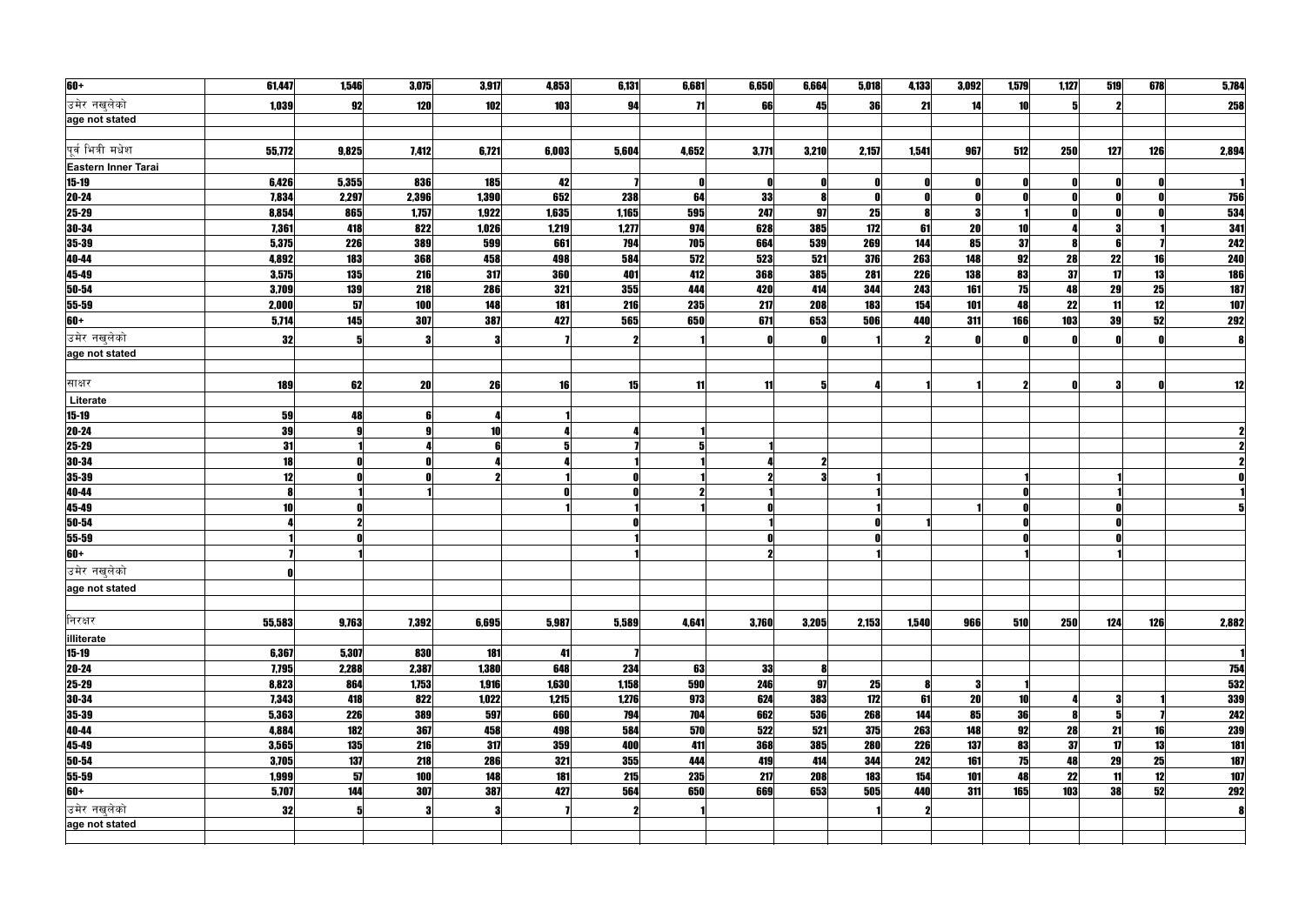| पूर्व तराई              | 634,966 | 87,585     | 99,044 | 100,094        | 86,002 | 70,326 | 45,797         | 26,954     | 15,827       | 8,206     | 4,557     | 2,201           | 934          | 433          | 186       | 198 | 86,622 |
|-------------------------|---------|------------|--------|----------------|--------|--------|----------------|------------|--------------|-----------|-----------|-----------------|--------------|--------------|-----------|-----|--------|
| Eastern Tarai           |         |            |        |                |        |        |                |            |              |           |           |                 |              |              |           |     |        |
| 15-19                   | 53,411  | 40,461     | 9,316  | 2,683          | 662    | 221    | 44             |            | 0            |           |           |                 | $\mathbf{u}$ | n            | O         |     | 24     |
| 20-24                   | 89,296  | 20,149     | 23,898 | 16,460         | 7,397  | 2,978  | 855            | <b>270</b> | 88           | 23        |           |                 | $\mathbf{0}$ |              |           |     | 17,178 |
| 25-29                   | 101,332 | 8,823      | 20,091 | 22,223         | 17,092 | 10,509 | 4,713          | 1,844      | 693          | 259       | 92        | <b>20</b>       | 13           |              |           |     | 14,957 |
| 30-34                   | 92,445  | 4,813      | 11,687 | 16,810         | 17,084 | 14,076 | 8,509          | 4,366      | 2,083        | 845       | 353       | 123             | 46           | 22           | 5         |     | 11,620 |
| 35-39                   | 74,137  | 3,362      | 7,948  | 11,078         | 12,410 | 11,354 | 8,116          | 4,992      | 2,806        | 1,408     | 689       | <b>280</b>      | 126          | 44           | 17        | 14  | 9,493  |
| 40-44                   | 57,191  | 2,381      | 6,017  | 8,024          | 8,522  | 8,509  | 6,412          | 4,122      | 2,661        | 1,472     | 750       | 406             | 148          | 70           | 33        | 29  | 7,635  |
| 45-49                   | 49,789  | 2,459      | 5,727  | 7,021          | 7,088  | 7,198  | 5,304          | 3,585      | 2,273        | 1,240     | 754       | 408             | 151          | 93           | 35        | 35  | 6,418  |
| 50-54                   | 35,748  | 1,488      | 4,203  | 4,992          | 4,938  | 4,915  | 3,820          | 2,372      | 1,595        | 959       | 574       | 273             | 138          | 54           | 31        | 28  | 5,368  |
| 55-59                   | 26,925  | 1,093      | 3,208  | 3,620          | 3,766  | 3,618  | 2,893          | 1,880      | 1,220        | 682       | 426       | <b>229</b>      | 106          | 47           | 23        | 19  | 4,095  |
| 60+                     | 49,033  | 1,951      | 6,092  | 6,346          | 6,302  | 6,328  | 4,773          | 3,314      | 2,304        | 1,267     | 896       | 449             | 201          | 98           | 42        | 69  | 8,601  |
| उमेर नखलेको             | 5,659   | 605        | 857    | 837            | 741    | 620    | 358            | 209        | 104          | 51        | 23        | 13              |              |              |           |     | 1,233  |
| age not stated          |         |            |        |                |        |        |                |            |              |           |           |                 |              |              |           |     |        |
|                         |         |            |        |                |        |        |                |            |              |           |           |                 |              |              |           |     |        |
| साक्षर                  | 9,909   | 1,973      | 1,801  | 1,574          | 1,211  | 910    | 514            | 368        | 223          | 108       | 63        | 35 <sup>°</sup> | 20           | g            |           |     | 1,088  |
| Literate                |         |            |        |                |        |        |                |            |              |           |           |                 |              |              |           |     |        |
| $15-19$                 | 1,777   | 1,229      | 414    | 108            | 19     |        |                |            |              |           |           |                 |              |              |           |     |        |
| 20-24                   | 2,357   | 401        | 664    | 500            | 307    | 104    | 32             | 11         | 3            |           |           |                 |              |              |           |     | 333    |
| 25-29                   | 1,818   | <b>139</b> | 266    | 381            | 335    | 269    | 119            | 69         | 16           |           |           |                 |              |              |           |     | 213    |
| 30-34                   | 1,197   | 53         | 127    | 188            | 185    | 194    | $122$          | 98         | 61           | 15        |           |                 |              |              |           |     | 143    |
| 35-39                   | 889     | 39         | 85     | 121            | 135    | 104    | 108            | 73         | 50           | 27        | 15        |                 |              |              |           |     | 116    |
| 40-44                   | 505     | 18         | 57     | 78             | 52     | 79     | 44             | 34         | 36           | 15        | 13        |                 |              |              |           |     |        |
| 45-49                   | 466     | 31         | 57     | $\overline{1}$ | 60     | 67     | 34             | 29         | 18           | 12        |           | 12              |              |              |           |     | 56     |
| 50-54                   | 300     | 10         | 42     | 48             | 35     | 33     | 18             | <b>28</b>  | 12           | 10        |           |                 |              |              |           |     | 51     |
| 55-59                   | 185     | 18         | 24     | 16             | 24     | 21     | 14             | 10         | 11           |           |           |                 |              |              |           |     | 31     |
| 60+                     | 330     | 27         | 48     | 44             | 49     | 24     | 18             | 13         | 16           | 11        | 10        |                 |              |              |           |     | 58     |
| उमेर नखुलेको            | 85      |            |        | 13             | 10     | 11     |                |            |              |           |           |                 |              |              |           |     |        |
|                         |         |            | 17     |                |        |        |                |            |              |           |           |                 |              |              |           |     |        |
| age not stated          |         |            |        |                |        |        |                |            |              |           |           |                 |              |              |           |     |        |
| निरक्षर                 |         |            |        |                |        |        |                |            |              |           |           |                 |              |              |           |     |        |
| illiterate              | 625,057 | 85,612     | 97,243 | 98,520         | 84,791 | 69,416 | 45,283         | 26,586     | 15,604       | 8,098     | 4,494     | 2,166           | 914          | 424          | 180       | 192 | 85,534 |
| 15-19                   | 51,634  | 39,232     | 8,902  | 2,575          | 643    | 217    | 43             |            |              |           |           |                 |              |              |           |     | 22     |
| 20-24                   |         |            | 23,234 | 15,960         | 7,090  | 2,874  | 823            | 259        |              |           |           |                 |              |              |           |     |        |
|                         | 86,939  | 19,748     | 19,825 | 21,842         | 16,757 | 10,240 |                | 1,775      | 85           | 21<br>251 |           | 20 <sup>1</sup> |              |              |           |     | 16,845 |
| 25-29                   | 99,514  | 8,684      |        | 16,622         |        | 13,882 | 4,594<br>8,387 | 4,268      | 677          | 830       | 89<br>349 | 119             | 13<br>45     | 21           |           |     | 14,744 |
| 30-34                   | 91,248  | 4,760      | 11,560 |                | 16,899 |        |                |            | 2,022        |           |           | 275             |              | 42           |           | 13  | 11,477 |
| 35-39                   | 73,248  | 3,323      | 7,863  | 10,957         | 12,275 | 11,250 | 8,008          | 4,919      | 2,756        | 1,381     | 674       |                 | 119          |              | 16        | 27  | 9,377  |
| 40-44                   | 56,686  | 2,363      | 5,960  | 7,946          | 8,470  | 8,430  | 6,368          | 4,088      | 2,625        | 1,457     | 737       | 400             | 146          | 68           | 32        |     | 7,569  |
| 45-49                   | 49,323  | 2,428      | 5,670  | 6,944          | 7,028  | 7,131  | 5,270          | 3,556      | 2,255        | 1,228     | 748       | <b>396</b>      | 147          | 91           | 35        | 34  | 6,362  |
| 50-54                   | 35,448  | 1,478      | 4,161  | 4,944          | 4,903  | 4,882  | 3,802          | 2,344      | 1,583        | 949       | 568       | <b>270</b>      | <b>136</b>   | 53           | 30        | 28  | 5,317  |
| 55-59                   | 26,740  | 1,075      | 3,184  | 3,604          | 3,742  | 3,597  | 2,879          | 1,870      | 1,209        | 674       | 420       | 228             | 105          | 47           | <b>23</b> | 19  | 4,064  |
| 60+                     | 48,703  | 1,924      | 6,044  | 6,302          | 6,253  | 6,304  | 4,755          | 3,301      | 2,288        | 1,256     | 886       | 445             | 198          | 97           | 40        | 67  | 8,543  |
| उमेर नखुलेको            | 5,574   | 597        | 840    | 824            | 731    | 609    | 354            | 206        | 104          | 51        | 23        | 13              |              |              |           |     | 1,214  |
| age not stated          |         |            |        |                |        |        |                |            |              |           |           |                 |              |              |           |     |        |
|                         |         |            |        |                |        |        |                |            |              |           |           |                 |              |              |           |     |        |
| काठमाडौ उपत्यका         | 69,871  | 12,813     | 8,784  | 8,190          | 7,248  | 6,709  | 5,740          | 4,315      | 3,631        | 2,425     | 1,832     | 1,155           | 650          | 436          | 215       | 221 | 5,507  |
| <b>Kathmandu Valley</b> |         |            |        |                |        |        |                |            |              |           |           |                 |              |              |           |     |        |
| 15-19                   | 7,541   | 6,166      | 1,068  | 231            | 51     | 12     | 3              |            | $\mathbf{0}$ |           |           |                 | $\mathbf{0}$ | $\mathbf{0}$ | 0         |     | 10     |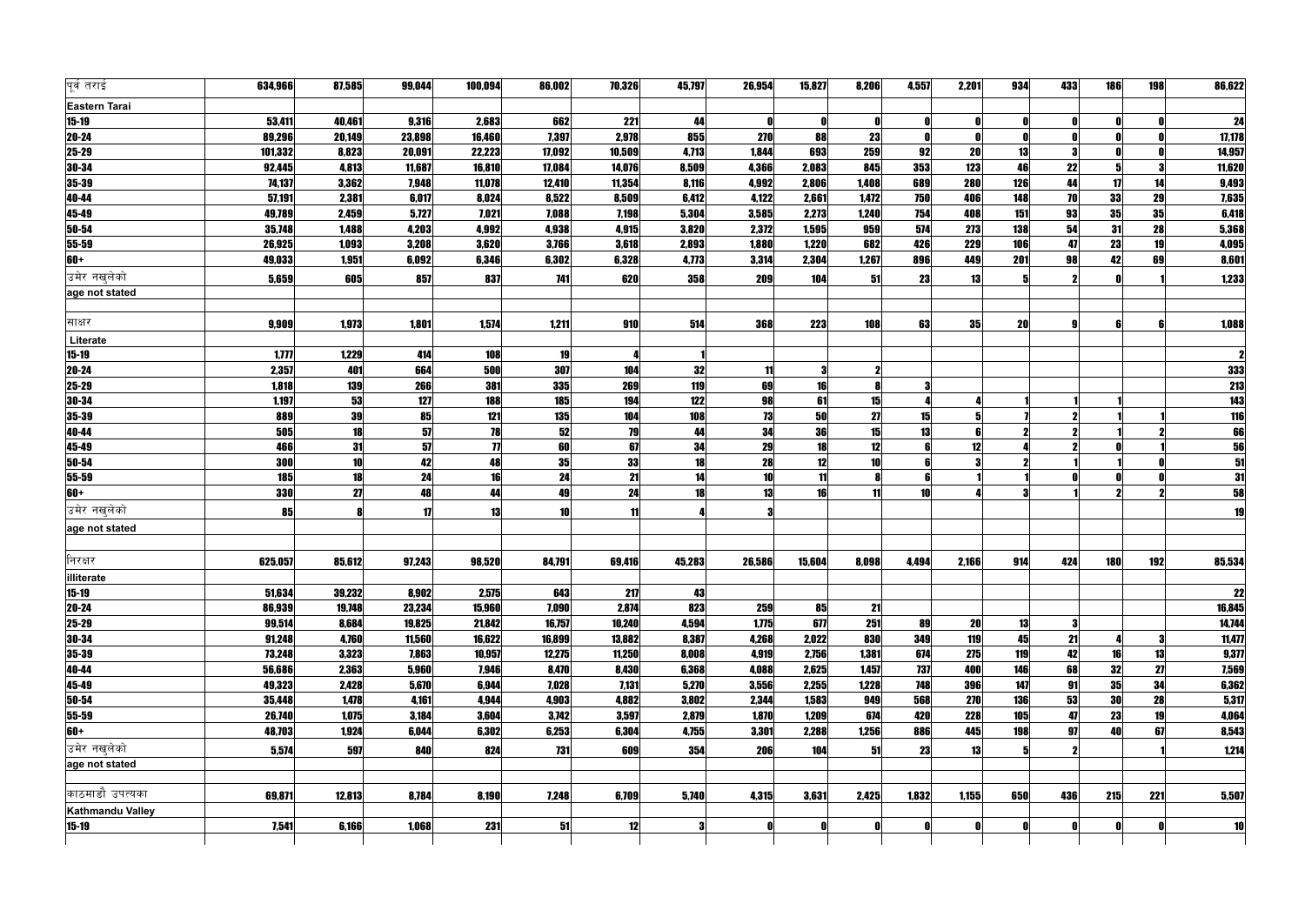| $\frac{20-24}{25-29}$  | 10,682  | 2,989      | 3,034      | 2,117      | 902        | 348              | 121             | 36           | 15           | 11     | $\mathbf 0$ |            |                  |              |           |                 | 1,109               |
|------------------------|---------|------------|------------|------------|------------|------------------|-----------------|--------------|--------------|--------|-------------|------------|------------------|--------------|-----------|-----------------|---------------------|
|                        | 10,333  | 1,189      | 1,763      | 2,202      | 1,912      | 1,301            | 681             | 253          | 112          | 28     | 19          |            |                  |              |           |                 | 865                 |
| 30-34                  | 8,758   | 672        | 930        | 1,114      | 1,389      | 1,452            | 1,124           | 695          | 431          | 187    | 92          | 29         | 15               |              |           |                 | 618                 |
| 35-39                  | 6,661   | <b>388</b> | 480        | 642        | 760        | 904              | 914             | 739          | 567          | 375    | 212         | 102        | 45               | 17           | 16        | 12              | 488                 |
| 40-44                  | 6,408   | 347        | 400        | 508        | 632        | 688              | 753             | 706          | 645          | 457    | 319         | <b>219</b> | 104              | 74           | 23        | 32              | 501                 |
| 45-49                  | 4,939   | 238        | 265        | 374        | 446        | 527              | 591             | 513          | 441          | 377    | 306         | 197        | $\overline{111}$ | 104          | 35        | $\overline{27}$ | 387                 |
| $50 - 54$              | 4,796   | 260        | <b>280</b> | 309        | 396        | 494              | 544             | 493          | 488          | 326    | 309         | 202        | 111              | 70           | 37        | 48              | 429                 |
| $55-59$                | 2,806   | 166        | 144        | 195        | 196        | 308              | 323             | <b>270</b>   | 307          | 212    | <b>180</b>  | $122$      | 75               | 38           | <b>18</b> | <b>28</b>       | 224                 |
| 60+                    | 6,510   | 342        | 357        | 446        | 524        | 640              | 653             | 583          | 608          | 435    | 388         | 276        | <b>180</b>       | 126          | 82        | $\overline{11}$ | <b>799</b>          |
| उमेर नखुलेको           | 437     | 56         | 63         | 52         | 40         | 35               | 33              | 27           | 17           | 17     |             |            |                  |              |           |                 | $\boldsymbol{\eta}$ |
| age not stated         |         |            |            |            |            |                  |                 |              |              |        |             |            |                  |              |           |                 |                     |
|                        |         |            |            |            |            |                  |                 |              |              |        |             |            |                  |              |           |                 |                     |
| साक्षर                 | 1,815   | 399        | 281        | 257        | 188        | 147              | 90              | 78           | 73           | 51     | 34          | 27         | 15               |              |           |                 | 155                 |
| Literate               |         |            |            |            |            |                  |                 |              |              |        |             |            |                  |              |           |                 |                     |
| $15-19$                | 316     | 217        | 67         | 25         |            |                  |                 |              |              |        |             |            |                  |              |           |                 |                     |
| $20 - 24$              | 408     | 70         | 105        | 104        | 56         | 20               |                 | -3           |              |        |             |            |                  |              |           |                 | 43                  |
| 25-29                  | 278     | 33         | 39         | 46         | 50         | 46               | 22              | 10           |              |        |             |            |                  |              |           |                 | 24                  |
| 30-34                  | 203     | 22         | 18         | 25         | 29         | 32               | $\overline{28}$ | 16           | 10           |        | 2           |            |                  |              |           |                 | 16                  |
| 35-39                  | 146     | 11         | 17         | 13         | 12         | 17               | 13              | 20           | 13           | 10     | 3           |            |                  |              |           |                 | 12                  |
| 40-44                  | 132     | 9          |            | 12         |            |                  |                 | 9            | 16           |        | 10          | 10         |                  |              |           |                 | 15                  |
| 45-49                  | 100     | 11         |            | 10         |            |                  |                 | 11           |              | 10     |             |            |                  |              |           |                 | 13                  |
| 50-54                  | 89      |            |            |            |            |                  |                 |              | 14           |        |             |            |                  |              |           |                 | 10                  |
| 55-59                  | 42      |            |            |            |            | 3                |                 |              |              |        |             |            |                  |              |           |                 |                     |
| 60+                    | 92      | 14         |            |            |            |                  |                 |              |              |        |             |            |                  |              |           |                 |                     |
| उमेर नखुलेको           |         |            |            |            |            |                  |                 |              |              |        |             |            |                  |              |           |                 |                     |
| age not stated         |         |            |            |            |            |                  |                 |              |              |        |             |            |                  |              |           |                 |                     |
|                        |         |            |            |            |            |                  |                 |              |              |        |             |            |                  |              |           |                 |                     |
| निरक्षर                |         | 12,414     |            |            |            | 6,562            |                 | 4,237        |              |        |             | 1,128      | 635              | 429          |           |                 |                     |
|                        | 68,056  |            | 8,503      | 7,933      | 7,060      |                  | 5,650           |              | 3,558        | 2,374  | 1,798       |            |                  |              | 207       | <b>216</b>      | 5,352               |
| illiterate             | 7,225   | 5,949      | 1,001      | 206        | 45         | 12               |                 |              |              |        |             |            |                  |              |           |                 |                     |
| $15 - 19$<br>$20 - 24$ | 10,274  | 2,919      | 2,929      | 2,013      | 846        | 328              | 115             | 33           | 15           | 10     |             |            |                  |              |           |                 | 1,066               |
|                        | 10,055  | 1,156      | 1,724      | 2,156      | 1,862      | 1,255            | 659             | 243          | 107          | 26     | 18          |            |                  |              |           |                 | 841                 |
| 25-29<br>30-34         | 8,555   | 650        | 912        | 1,089      | 1,360      | 1,420            | 1,096           | 679          | 421          | 182    | <b>90</b>   | 29         | 15               |              | 3         |                 | 602                 |
| $35 - 39$              | 6,515   | 377        | 463        | 629        | 748        | 887              | 901             | 719          | 554          | 365    | 209         | 98         | 44               | $\mathbf{1}$ | 16        | 12              | 476                 |
| 40-44                  | 6,276   | 338        | <b>390</b> | 496        | 623        | 681              | 746             | 697          | 629          | 450    | 309         | 209        | 100              | 70           | 22        | <b>30</b>       | 486                 |
| 45-49                  | 4,839   | 227        | 258        | 364        | 437        | 522              | 588             | 502          | 437          | 367    | <b>300</b>  | <b>195</b> | <b>105</b>       | 104          | 34        | 25              | 374                 |
| $50 - 54$              | 4,707   | 252        | 271        | 300        | 390        | 485              | 540             | 492          | 474          | 318    | 306         | 197        | $\overline{111}$ | 68           | 36        | 48              | 419                 |
| 55-59                  | 2,764   | 162        | <b>140</b> | <b>190</b> | <b>193</b> | 305              | 323             | 267          | <b>303</b>   | 210    | 176         | 121        | 73               | 38           | 16        | <b>28</b>       | 219                 |
| 60+                    | 6,418   | 328        | 353        | 439        | 516        | 634              | 646             | 578          | 601          | 429    | 384         | 272        | 178              | 125          | 79        | 70              | <b>786</b>          |
| उमेर नखुलेक <u>ो</u>   |         |            |            |            |            |                  |                 |              |              |        |             |            |                  |              |           |                 |                     |
| age not stated         | 428     | 56         | 62         | 51         | 40         | 33               | 33              | 27           | 17           | 17     |             |            |                  |              |           |                 | 74                  |
|                        |         |            |            |            |            |                  |                 |              |              |        |             |            |                  |              |           |                 |                     |
| पश्चिम पहाड            |         | 92,435     |            |            |            |                  |                 |              |              |        |             | 9,799      | 5,417            | 3,178        |           | 1,457           | 50,071              |
|                        | 581,530 |            | 72,990     | 69,280     | 62,384     | 58,261           | 48,398          | 39,310       | 30,906       | 21,197 | 15,051      |            |                  |              | 1,396     |                 |                     |
| <b>Western Hills</b>   | 63,767  |            |            | 1,585      | 298        |                  |                 |              |              |        |             |            |                  |              | 0         |                 |                     |
| $15-19$                |         | 54,146     | 7,563      |            |            | 97               | 25              | $\mathbf{0}$ |              |        | 0           |            |                  |              |           |                 | 53                  |
| $20 - 24$              | 79,890  | 18,823     | 23,744     | 14,845     | 6,476      | 2,380            | 664             | 269          | 88           | 51     |             |            |                  |              |           |                 | 12,550              |
| $25 - 29$              | 83,091  | 6,248      | 15,416     | 18,121     | 15,496     | 10,323<br>11,777 | 5,205<br>9,316  | 2,182        | 857<br>3,273 | 229    | 104<br>617  | 43<br>258  | 13<br>81         |              | 14        |                 | 8,847               |
| 30-34                  | 70,094  | 3,199      | 6,986      | 10,017     | 11,572     |                  |                 | 5,912        |              | 1,495  |             |            |                  | 25           |           | 11              | 5,541               |
| 35-39                  | 57,681  | 2,322      | 4,491      | 5,655      | 7,016      | 8,143            | 7,850           | 6,738        | 4,981        | 3,016  | 1,735       | 838        | 413              | <b>168</b>   | 70        | 60              | 4,185               |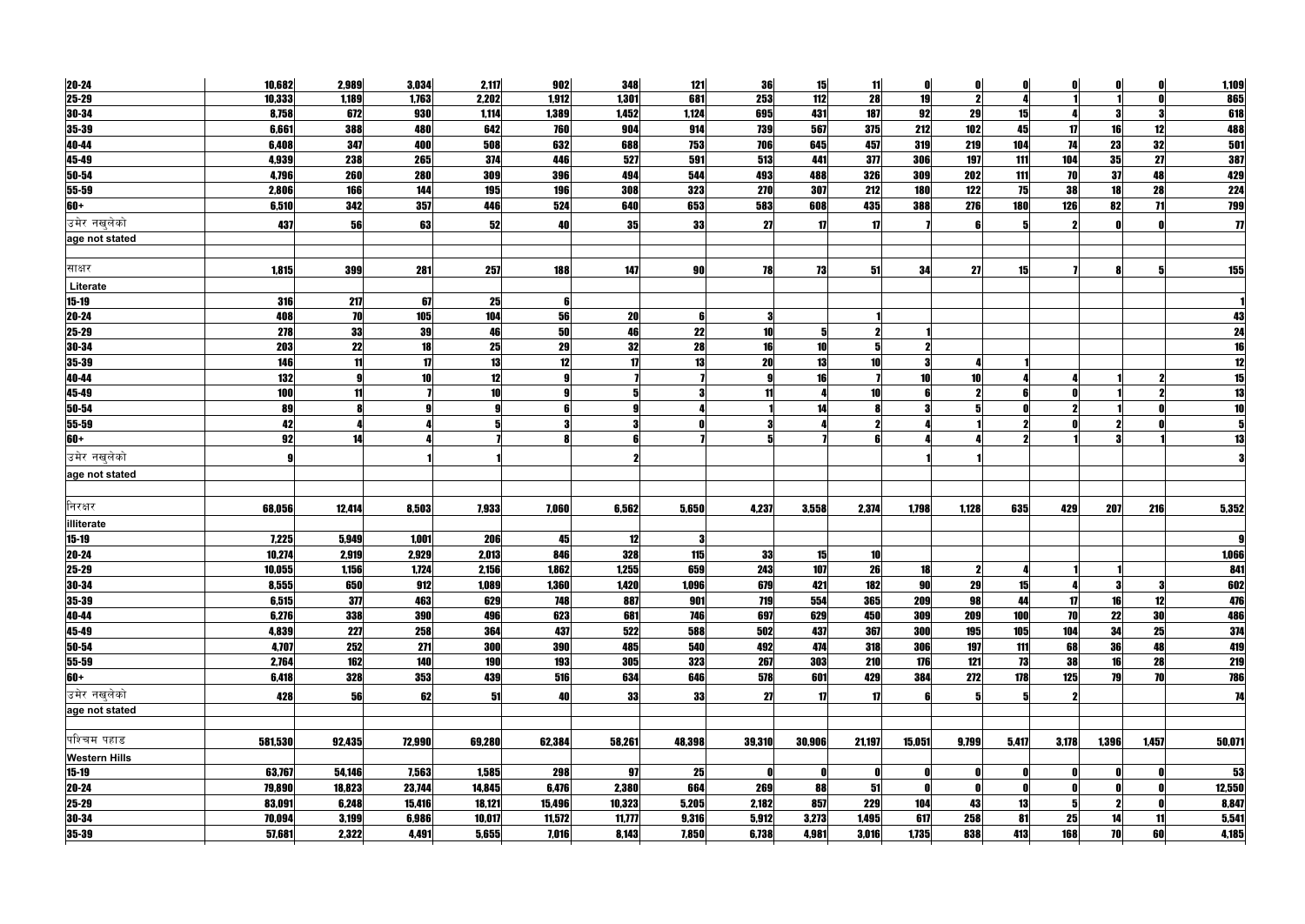| 40-44                    | 49,651  | 1,882  | 3,560      | 4,423      | 4,896      | 5,851           | 5,737          | 5,435       | 4,817  | 3,507  | 2,452        | 1,619      | 843               | 439   | <b>180</b>    | 172        | 3,838           |
|--------------------------|---------|--------|------------|------------|------------|-----------------|----------------|-------------|--------|--------|--------------|------------|-------------------|-------|---------------|------------|-----------------|
| 45-49                    | 40,139  | 1,419  | 2,696      | 3,409      | 3,827      | 4,533           | 4,329          | 4,318       | 3,791  | 2,959  | 2,301        | 1,589      | 936               | 553   | 214           | 226        | 3,039           |
| 50-54                    | 41,894  | 1,383  | 2,660      | 3,553      | 4,006      | 4,683           | 4,663          | 4,394       | 3,934  | 2,997  | 2,425        | 1,700      | 935               | 595   | 247           | 252        | 3,467           |
| 55-59                    | 27,433  | 929    | 1,676      | 2,268      | 2,587      | 2,960           | 3,018          | 2,912       | 2,684  | 2,027  | 1,611        | 1,108      | 646               | 386   | 188           | 184        | 2,249           |
| 60+                      | 66,838  | 2,010  | 4,057      | 5,274      | 6,113      | 7,424           | 7,500          | 7,094       | 6,438  | 4,890  | 3,783        | 2,629      | 1,548             | 1,004 | 478           | 550        | 6,046           |
| उमेर नखलेको              | 1,052   | 74     | 141        | <b>130</b> | 97         | 90              | 91             | 56          | 43     | 26     | 23           | 15         |                   |       |               |            | 256             |
| age not stated           |         |        |            |            |            |                 |                |             |        |        |              |            |                   |       |               |            |                 |
|                          |         |        |            |            |            |                 |                |             |        |        |              |            |                   |       |               |            |                 |
| साक्षर                   | 3,424   | 852    | 470        | 405        | 324        | 265             | 214            | 151         | 104    | 79     | 58           | 28         |                   | 12    |               |            | 446             |
| Literate                 |         |        |            |            |            |                 |                |             |        |        |              |            |                   |       |               |            |                 |
| $15 - 19$                | 630     | 493    | 102        | 21         |            |                 |                |             |        |        |              |            |                   |       |               |            |                 |
| $20 - 24$                | 669     | 156    | 160        | <b>130</b> | 70         | 38              | 5 <sub>l</sub> | $\mathbf 2$ |        |        |              |            |                   |       |               |            | 107             |
| 25-29                    | 554     | 55     | 86         | 91         | 93         | $\overline{12}$ | <b>38</b>      | 24          |        |        |              |            |                   |       |               |            | 84              |
| 30-34                    | 413     | 31     | 40         | 62         | 49         | 53              | 54             | 33          | 14     |        |              |            |                   |       |               |            | 62              |
| 35-39                    | 335     | 42     | 21         | 31         | 39         | 39              | 34             | 21          | 29     |        | 12           |            |                   |       |               |            | 47              |
| 40-44                    | 216     | 24     |            | 18         | 14         | 19              | 20             | 20          | 18     |        |              |            |                   |       |               |            | 38              |
| 45-49                    | 182     | 17     |            | 13         | 21         | 16              | 16             | 16          |        | 15     |              |            |                   |       |               |            | 31              |
| 50-54                    | 133     | 6      |            | 10         | 12         |                 | 16             | 13          |        |        | 9            |            |                   |       |               |            | 23              |
| 55-59                    | 99      | 11     |            |            |            |                 |                |             |        |        | 10           |            |                   |       |               |            | $\overline{16}$ |
| $60+$                    | 178     | 16     | 15         | <b>20</b>  |            | 12              | 24             | 14          |        | 13     | $\mathbf{q}$ |            |                   |       |               |            | 28              |
| उमेर नखुलेको             | 15      |        |            |            |            |                 |                |             |        |        |              |            |                   |       |               |            |                 |
| age not stated           |         |        |            |            |            |                 |                |             |        |        |              |            |                   |       |               |            |                 |
|                          |         |        |            |            |            |                 |                |             |        |        |              |            |                   |       |               |            |                 |
| निरक्षर                  | 578,106 | 91,583 | 72,520     | 68,875     | 62,060     | 57,996          | 48,184         | 39,159      | 30,802 | 21,118 | 14,993       | 9,771      | 5,409             | 3,166 | 1,393         | 1,452      | 49,625          |
| illiterate               |         |        |            |            |            |                 |                |             |        |        |              |            |                   |       |               |            |                 |
| $15 - 19$                | 63,137  | 53,653 | 7,461      | 1,564      | <b>290</b> | 95              | 25             |             |        |        |              |            |                   |       |               |            | 49              |
| $20 - 24$                | 79,221  | 18,667 | 23,584     | 14,715     | 6,406      | 2,342           | 659            | 267         | 88     | 50     |              |            |                   |       |               |            | 12,443          |
| $25 - 29$                | 82,537  | 6,193  | 15,330     | 18,030     | 15,403     | 10,251          | 5,167          | 2,158       | 848    | 227    | 104          | 43         | 13                |       |               |            | 8,763           |
| 30-34                    | 69,681  | 3,168  | 6,946      | 9,955      | 11,523     | 11,724          | 9,262          | 5,879       | 3,259  | 1,486  | 611          | 258        | $\boldsymbol{81}$ | 25    | 14            | 11         | 5,479           |
| 35-39                    | 57,346  | 2,280  | 4,470      | 5,624      | 6,977      | 8,104           | 7,816          | 6,717       | 4,952  | 3,000  | 1,723        | 836        | 411               | 168   | 70            | 60         | 4,138           |
| 40-44                    | 49,435  | 1,858  | 3,541      | 4,405      | 4,882      | 5,832           | 5,717          | 5,415       | 4,799  | 3,500  | 2,448        | 1,612      | 839               | 436   | <b>180</b>    | 171        | 3,800           |
| $45 - 49$                | 39,957  | 1,402  | 2,687      | 3,396      | 3,806      | 4,517           | 4,313          | 4,302       | 3,780  | 2,944  | 2,293        | 1,582      | <b>936</b>        | 553   | 213           | <b>225</b> | 3,008           |
| 50-54                    | 41,761  | 1,377  | 2,649      | 3,543      | 3,994      | 4,676           | 4,647          | 4,381       | 3,925  | 2,992  | 2,416        | 1,694      | 934               | 591   | 246           | 252        | 3,444           |
| 55-59                    | 27,334  | 918    | 1,672      | 2,260      | 2,579      | 2,953           | 3,013          | 2,904       | 2,678  | 2,016  | 1,601        | 1,106      | 646               | 383   | <b>188</b>    | 184        | 2,233           |
| 60+                      | 66,660  | 1,994  | 4,042      | 5,254      | 6,105      | 7,412           | 7,476          | 7,080       | 6,430  | 4,877  | 3,774        | 2,625      | 1,547             | 1,002 | 477           | 547        | 6,018           |
| उमेर नखुलेको             | 1,037   | 73     | <b>138</b> | 129        | 95         | 90              | 89             | 56          | 43     | 26     | 23           | 15         |                   |       |               |            | 250             |
| age not stated           |         |        |            |            |            |                 |                |             |        |        |              |            |                   |       |               |            |                 |
|                          |         |        |            |            |            |                 |                |             |        |        |              |            |                   |       |               |            |                 |
| सुदूर पश्चिम पहाड        | 501,621 | 86,203 | 65,364     | 62,489     | 55,460     | 50,999          | 39,991         | 31,159      | 23,789 | 16,897 | 9,701        | 6,499      | 2,986             | 2,456 | <b>739</b>    | 805        | 46,084          |
| <b>Far Western Hills</b> |         |        |            |            |            |                 |                |             |        |        |              |            |                   |       |               |            |                 |
| $15-19$                  | 62,913  | 53,068 | 7,561      | 1,736      | 358        | 105             | <b>30</b>      | O           |        |        | 0            |            |                   |       | n             |            | 55              |
| $20 - 24$                | 75,876  | 19,411 | 21,793     | 13,233     | 5,953      | 2,242           | 689            | 268         | 102    | 44     | 0            |            |                   |       |               |            | 12,141          |
| 25-29                    | 73,655  | 5,785  | 14,601     | 16,461     | 13,108     | 8,374           | 3,940          | 1,633       | 645    | 239    | 84           | 30         |                   |       |               |            | 8,738           |
| 30-34                    | 67,900  | 2,730  | 7,537      | 11,264     | 12,176     | 11,396          | 7,840          | 4,729       | 2,380  | 1,107  | 452          | <b>191</b> | 57                | 33    | 16            |            | 5,984           |
| 35-39                    | 49,345  | 1,361  | 3,529      | 5,531      | 6,905      | 7,898           | 7,021          | 5,373       | 3,813  | 2,156  | 1,047        | 518        | 227               | 98    | 36            | 27         | 3,805           |
| 40-44                    | 47,190  | 1,168  | 2,764      | 4,315      | 5,328      | 6,617           | 6,138          | 5,432       | 4,445  | 3,178  | 1,784        | 1,177      | 467               | 334   | 108           | 12         | 3,863           |
| 45-49                    | 30,462  | 690    | 1,767      | 2,525      | 3,009      | 3,806           | 3,791          | 3,557       | 3,039  | 2,377  | 1,441        | 987        | 485               | 342   | $\boxed{123}$ | 95         | 2,428           |
| 50-54                    | 36,000  | 800    | 2,195      | 2,955      | 3,477      | 4,259           | 4,200          | 4,054       | 3,603  | 2,888  | 1,733        | 1,235      | 636               | 522   | 127           | 189        | 3,127           |
| 55-59                    | 18,596  | 400    | 1,063      | 1,430      | 1,684      | 2,053           | 2,153          | 2,017       | 1,912  | 1,613  | 1,032        | 716        | 325               | 312   | 98            | 96         | 1,692           |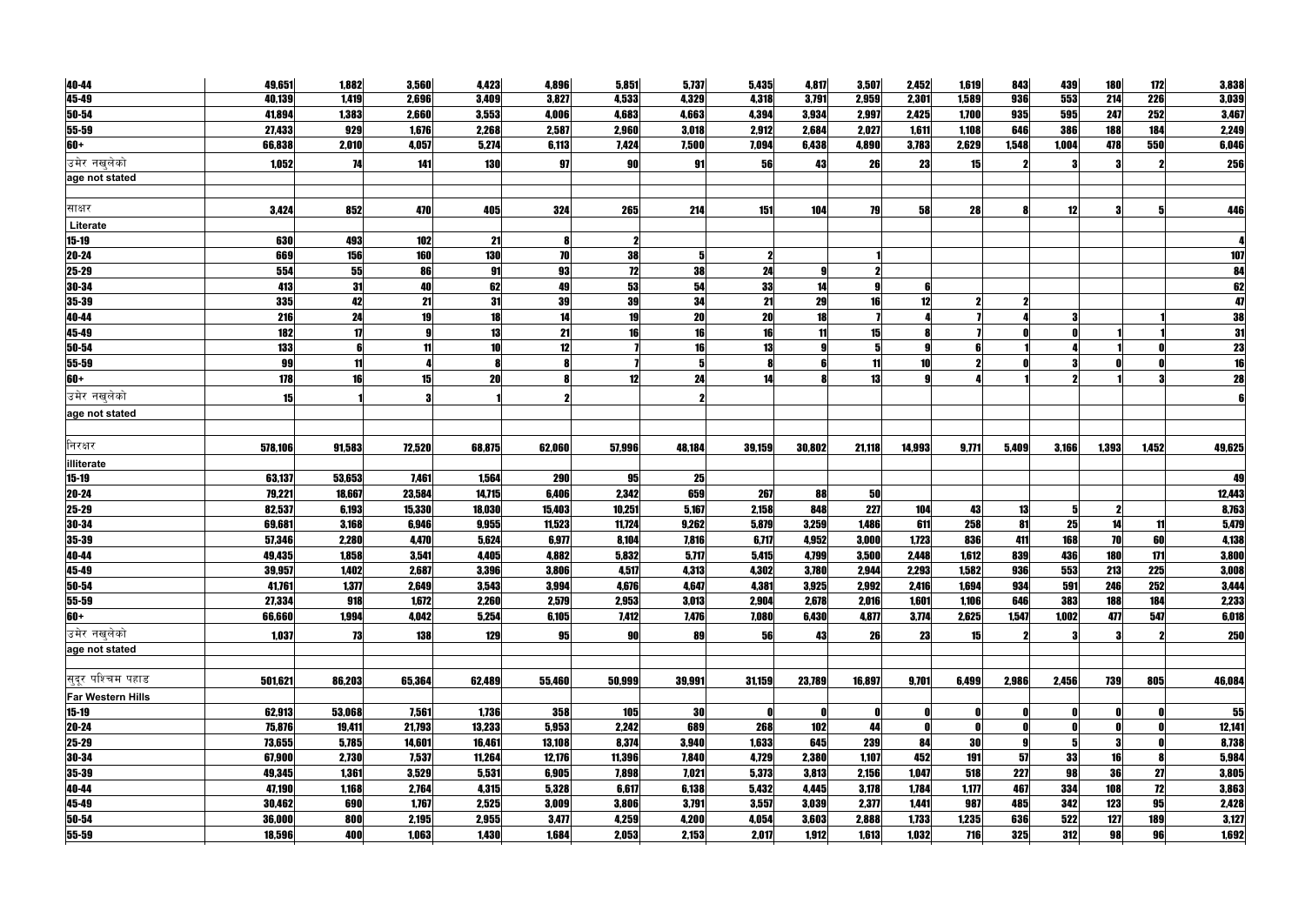| 60+                 | 39,414       | <b>765</b> | 2,527        | 3,016           | 3,437  | 4,219  | 4,169        | 4,083  | 3,843            | 3,291          | 2,124      | 1,641      | <b>778</b>         | 807      | 228        | 318                      | 4,168     |
|---------------------|--------------|------------|--------------|-----------------|--------|--------|--------------|--------|------------------|----------------|------------|------------|--------------------|----------|------------|--------------------------|-----------|
| उमेर नखुलेको        | 270          | 25         | 27           | 23              | 25     | 30     | <b>20</b>    | 13     |                  |                |            |            | $\mathbf 2$        |          |            |                          | 83        |
| age not stated      |              |            |              |                 |        |        |              |        |                  |                |            |            |                    |          |            |                          |           |
|                     |              |            |              |                 |        |        |              |        |                  |                |            |            |                    |          |            |                          |           |
| साक्षर              | 2,032        | 420        | 301          | 244             | 187    | 169    | 112          | 103    | 65               | 46             | 21         | 23         | 14                 | 5        | 3          |                          | 311       |
| Literate            |              |            |              |                 |        |        |              |        |                  |                |            |            |                    |          |            |                          |           |
| $15-19$             | 352          | 273        | 59           | 14              |        |        |              |        |                  |                |            |            |                    |          |            |                          |           |
| 20-24               | 405          | 89         | 111          | 73              | 32     | 19     |              |        |                  |                |            |            |                    |          |            |                          | 73        |
| 25-29               | 314          | 23         | 59           | $\overline{11}$ | 43     | 39     | 11           |        |                  |                |            |            |                    |          |            |                          | 55        |
| 30-34               | 237          | 12         | 23           | 29              | 33     | 29     | 30           | 16     | 10               |                |            |            |                    |          |            |                          | 51        |
| 35-39               | 177          | 10         | 16           | 12              | 17     | 27     | 11           | 17     | 10               |                |            |            |                    |          |            |                          |           |
| 40-44               | 166          |            |              | 12              | 21     | 22     | 13           | 22     | $\boldsymbol{9}$ | 14             |            |            |                    |          |            |                          | 22        |
| 45-49               | 111          |            |              |                 |        | 14     | $\mathbf{1}$ | 11     | 5 <sub>l</sub>   |                |            |            |                    |          |            |                          | <b>20</b> |
| 50-54               | 108          |            | 10           |                 |        | 10     | 12           | 13     | 6                |                |            |            |                    |          |            |                          | 20        |
| 55-59               | 65           |            |              |                 |        |        |              |        | 11               |                |            |            |                    |          |            |                          |           |
| 60+                 | 97           |            |              | 13              | 14     |        |              |        | 8                |                |            |            |                    |          |            |                          | 14        |
| उमेर नखुलेको        | $\mathbf{0}$ |            |              |                 |        |        |              |        |                  |                |            |            |                    |          |            |                          |           |
| age not stated      |              |            |              |                 |        |        |              |        |                  |                |            |            |                    |          |            |                          |           |
|                     |              |            |              |                 |        |        |              |        |                  |                |            |            |                    |          |            |                          |           |
| निरक्षर             | 499,589      | 85,783     | 65,063       | 62,245          | 55,273 | 50,830 | 39,879       | 31,056 | 23,724           | 16,851         | 9,680      | 6,476      | 2,972              | 2,451    | 736        | <b>797</b>               | 45,773    |
| illiterate          |              |            |              |                 |        |        |              |        |                  |                |            |            |                    |          |            |                          |           |
| 15-19               | 62,561       | 52,795     | 7,502        | 1,722           | 352    | 105    | 30           |        |                  |                |            |            |                    |          |            |                          | 55        |
| 20-24               | 75,471       | 19,322     | 21,682       | 13,160          | 5,921  | 2,223  | 687          | 263    | 101              | 44             |            |            |                    |          |            |                          | 12,068    |
| 25-29               | 73,341       | 5,762      | 14,542       | 16,390          | 13,065 | 8,335  | 3,929        | 1,626  | 640              | 238            | 84         | 30         | 9                  | 5        | 3          |                          | 8,683     |
| 30-34               | 67,663       | 2,718      | 7,514        | 11,235          | 12,143 | 11,367 | 7,810        | 4,713  | 2,370            | 1,104          | 452        | <b>190</b> | 57                 | 33       | 16         |                          | 5,933     |
| 35-39               | 49,168       | 1,351      | 3,513        | 5,519           | 6,888  | 7,871  | 7,010        | 5,356  | 3,803            | 2,149          | 1,046      | 516        | 225                | 98       | 36         | 27                       | 3,760     |
| 40-44               | 47,024       | 1,163      | 2,756        | 4,303           | 5,307  | 6,595  | 6,125        | 5,410  | 4,436            | 3,164          | 1,777      | 1,171      | 462                | 334      | 108        | 12                       | 3,841     |
| 45-49               | 30,351       | 688        | 1,763        | 2,516           | 3,001  | 3,792  | 3,774        | 3,546  | 3,034            | 2,371          | 1,435      | 986        | 483                | 339      | 122        | 93                       | 2,408     |
| 50-54               | 35,892       | 797        | 2,185        | 2,947           | 3,468  | 4,249  | 4,188        | 4,041  | 3,597            | 2,881          | 1,730      | 1,231      | 636                | 521      | 127        | 187                      | 3,107     |
| 55-59               | 18,531       | 398        | 1,058        | 1,427           | 1,680  | 2,047  | 2,145        | 2,011  | 1,901            | 1,611          | 1,031      | <b>712</b> | 324                | 312      | 98         | 95                       | 1,681     |
| 60+                 | 39,317       | 764        | 2,521        | 3,003           | 3,423  | 4,216  | 4,161        | 4,077  | 3,835            | 3,285          | 2,121      | 1,636      | <b>774</b>         | 806      | 226        | 315                      | 4,154     |
|                     |              |            |              |                 |        |        |              |        |                  |                |            |            |                    |          |            |                          |           |
| उमेर नखुलेको        | <b>270</b>   | 25         | 27           | <b>23</b>       | 25     | 30     | <b>20</b>    | 13     | 7                |                |            |            | 2 <sup>1</sup>     | $\bf{3}$ |            |                          | 83        |
| age not stated      |              |            |              |                 |        |        |              |        |                  |                |            |            |                    |          |            |                          |           |
| मध्ये भित्री मधेश   |              |            |              |                 |        |        |              |        |                  |                |            |            |                    |          |            |                          |           |
|                     | 66,449       | 9,475      | 8,420        | 7,762           | 6,965  | 6,339  | 5,364        | 4,457  | 3,829            | 2,651          | 2,148      | 1,300      | <b>785</b>         | 422      | <b>195</b> | 170                      | 6,167     |
| Central Inner Tarai |              |            |              |                 |        |        |              |        |                  |                |            |            |                    |          |            |                          |           |
| 15-19               | 8,130        | 6,082      | 1,478        | 400             | 125    | 27     | 12           |        |                  |                |            |            | 0                  |          |            |                          |           |
| 20-24               | 10,456       | 1,955      | 3,057        | 2,168           | 1,070  | 450    | 155          | 56     | 26               |                |            |            | $\mathbf{0}$       | n        |            |                          | 1,513     |
| 25-29               | 11,228       | 552        | 1,787<br>707 | 2,317           | 2,145  | 1,589  | 875          | 415    | <b>178</b>       | $\overline{1}$ | 38         | 13         | $\mathbf{2}$<br>27 |          |            |                          | 1,235     |
| 30-34               | 8,723        | 290        |              | 1,029           | 1,336  | 1,369  | 1,235        | 861    | 529              | 300            | 164        | 55         |                    | 12       |            |                          | 804       |
| 35-39               | 6,680        | 166        | 377          | 534             | 701    | 904    | 895          | 856    | 710              | 446            | 308        | 157        | 74                 | 35       | 10         |                          | 499       |
| 40-44               | 5,101        | <b>113</b> | 279          | 352             | 403    | 571    | 575          | 594    | 559              | 420            | 331        | 233        | 132                | 61       | 23         | 23                       | 432       |
| 45-49               | 3,962        | 94         | 156          | <b>231</b>      | 317    | 376    | 426          | 415    | 450              | 339            | <b>290</b> | <b>196</b> | 131                | 70       | 34         | $\overline{\mathbf{30}}$ | 407       |
| 50-54               | 3,856        | 57         | 187          | 238             | 286    | 366    | 380          | 435    | 439              | 366            | 303        | 216        | 122                | 75       | 26         | 23                       | 337       |
| $55 - 59$           | 2,279        | 44         | 113          | 119             | 156    | 188    | 237          | 222    | 250              | 215            | <b>208</b> | 124        | 94                 | 31       | 27         | 20                       | 231       |
| 60+                 | 5,820        | 115        | 254          | 352             | 407    | 484    | 550          | 591    | 679              | 478            | 500        | 304        | 203                | 134      | 12         | 60                       | 637       |
| उमेर नखुलेको        | 214          |            | 25           | 22              | 19     | 15     | 24           | 12     |                  |                |            |            | n                  |          |            |                          | 66        |
| age not stated      |              |            |              |                 |        |        |              |        |                  |                |            |            |                    |          |            |                          |           |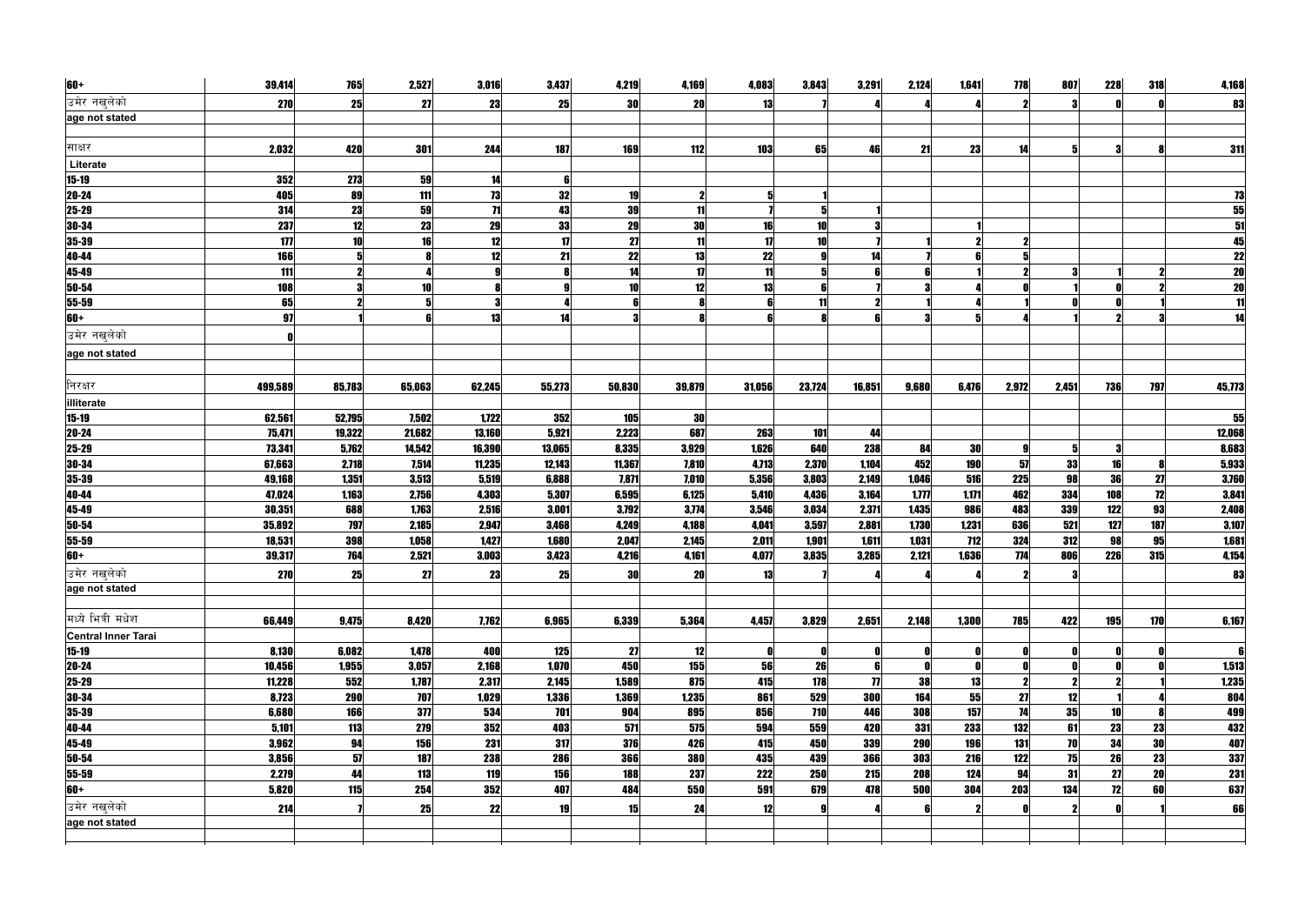| साक्षर                     | 474             | <b>106</b>              | 72              | 69              | 39    | 31         | 22         | 15           | <b>18</b>  |                     | 5          |              |                         |           |                  |           | 85         |
|----------------------------|-----------------|-------------------------|-----------------|-----------------|-------|------------|------------|--------------|------------|---------------------|------------|--------------|-------------------------|-----------|------------------|-----------|------------|
| Literate                   |                 |                         |                 |                 |       |            |            |              |            |                     |            |              |                         |           |                  |           |            |
| $15-19$                    | 103             | 73                      | 22              | 5               |       |            |            |              |            |                     |            |              |                         |           |                  |           |            |
|                            | <b>110</b>      | 21                      | 26              | 27              | 13    | 3          |            |              |            |                     |            |              |                         |           |                  |           | 19         |
| 20-24<br>25-29             | 85              |                         |                 | 20              | 10    | 12         |            | 2            |            |                     |            |              |                         |           |                  |           | 24         |
| $30 - 34$                  | 69              |                         |                 |                 |       |            |            |              |            |                     |            |              |                         |           |                  |           | 14         |
| $35 - 39$                  | 42              |                         |                 |                 |       |            |            | 3            |            |                     |            |              |                         |           |                  |           |            |
| 40-44                      | $\overline{22}$ |                         |                 |                 |       | 3          |            |              |            |                     |            |              |                         |           |                  |           |            |
| 45-49                      | $\overline{14}$ |                         |                 |                 |       | 0          |            |              |            |                     |            |              |                         |           |                  |           |            |
|                            | 11              |                         |                 |                 |       | O          |            |              |            |                     |            |              |                         |           |                  |           |            |
| $\frac{50-54}{55-59}$      |                 |                         |                 |                 |       |            |            |              |            |                     |            |              |                         |           |                  |           |            |
| $60+$                      |                 |                         |                 |                 |       |            |            |              |            |                     |            |              |                         |           |                  |           |            |
|                            |                 |                         |                 |                 |       |            |            |              |            |                     |            |              |                         |           |                  |           |            |
| उमेर नखुलेको               |                 |                         |                 |                 |       |            |            |              |            |                     |            |              |                         |           |                  |           |            |
| age not stated             |                 |                         |                 |                 |       |            |            |              |            |                     |            |              |                         |           |                  |           |            |
| निरक्षर                    | 65,975          | 9,369                   | 8,348           | 7,693           | 6,926 | 6,308      | 5,342      | 4,442        | 3,811      | 2,645               | 2,143      | 1,298        | <b>784</b>              | 420       | 194              | 170       | 6,082      |
| illiterate                 |                 |                         |                 |                 |       |            |            |              |            |                     |            |              |                         |           |                  |           |            |
| $15-19$                    | 8,027           | 6,009                   | 1,456           | 395             | 123   | 27         | 11         |              |            |                     |            |              |                         |           |                  |           |            |
| $20 - 24$                  | 10,346          | 1,934                   | 3,031           | 2,141           | 1,057 | 447        | 155        | 56           | <b>25</b>  |                     |            |              |                         |           |                  |           | 1,494      |
| $25 - 29$                  | 11,143          | 548                     | 1,780           | 2,297           | 2,135 | 1,577      | 871        | 413          | 176        | $\boldsymbol{\eta}$ | 38         | 13           |                         |           | 2                |           | 1,211      |
| $30 - 34$                  | 8,654           | <b>286</b>              | 701             | 1,018           | 1,330 | 1,361      | 1,228      | 855          | 527        | <b>298</b>          | 162        | 55           | 26                      | 12        |                  |           | 790        |
| $35 - 39$                  | 6,638           | <b>165</b>              | 373             | 533             | 697   | 900        | 890        | 853          | 704        | 446                 | 306        | 157          | 74                      | 34        | 10               |           | 488        |
| $40 - 44$                  | 5,079           | 111                     | 277             | 352             | 403   | 568        | 575        | 593          | 555        | 418                 | <b>330</b> | 232          | 132                     | 61        | <b>23</b>        | 23        | <u>426</u> |
| 45-49                      | 3,948           | 94                      | 154             | 228             | 315   | 376        | 425        | 413          | 450        | 339                 | <b>290</b> | <b>196</b>   | 131                     | 70        | 34               | 30        | 403        |
| $50 - 54$                  | 3,845           | $\overline{57}$         | 187             | 238             | 285   | 366        | 379        | 434          | 436        | 365                 | 303        | 216          | 122                     | 75        | 26               | 23        |            |
| $55 - 59$                  | 2,272           | 43                      | 111             | 118             | 155   | 188        | 237        | <b>222</b>   | <b>250</b> | 215                 | 208        | 123          | 94                      | 31        | 26               | <b>20</b> | 333<br>231 |
| $60+$                      | 5,812           | 115                     | 253             | 351             | 407   | 483        | 548        | 591          | 679        | 477                 | 500        | 304          | <b>203</b>              | 133       | 12               | 60        | 636        |
|                            |                 |                         |                 |                 |       |            |            |              |            |                     |            |              |                         |           |                  |           |            |
| उमेर नखुलेको               | 211             |                         | 25              | 22              | 19    | 15         | 23         | 12           |            |                     |            |              |                         |           |                  |           | 64         |
| age not stated             |                 |                         |                 |                 |       |            |            |              |            |                     |            |              |                         |           |                  |           |            |
| पश्चिम भित्री मधेश         | 25,743          | 2,875                   | 2,966           | 2,784           | 2,824 | 2,713      | 2,362      | 2,235        | 1,878      | 1,433               | 850        | 643          | 299                     | 230       | 57               | 63        | 1,531      |
| <b>Western Inner Tarai</b> |                 |                         |                 |                 |       |            |            |              |            |                     |            |              |                         |           |                  |           |            |
| $15 - 19$                  | 3,281           | 2,105                   | <b>732</b>      | 267             | 114   | 39         | 12         | $\mathbf{0}$ |            |                     |            | $\mathbf{0}$ | 0                       |           | $\mathbf{0}$     |           | 12         |
| $20 - 24$                  | 4,249           | 482                     | 1,105           | 939             | 656   | 338        | 166        | 49           | 26         | 10                  |            | $\mathbf{r}$ | ſ                       |           | $\mathbf{0}$     |           | 478        |
| $25 - 29$                  | 4,634           | 122                     | 602             | 819             | 876   | <b>772</b> | 490        | 344          | 157        | 75                  | 27         | 16           | $\overline{\mathbf{2}}$ |           | $\mathbf{0}$     |           | 328        |
| $30 - 34$                  | 3,510           | 44                      | 205             | 312             | 452   | 573        | 577        | 466          | 341        | <b>195</b>          | 87         | 46           | 19                      | 10        | $\mathbf 2$      |           | <b>180</b> |
| 35-39                      | 2,683           | 36                      | 92              | 139             | 246   | 334        | 355        | 414          | 373        | 262                 | 144        | 80           | 34                      | <b>20</b> | $\boldsymbol{8}$ |           | 143        |
|                            | 2,225           | 24                      | 64              | 82              | 153   | 211        | 252        | 331          | 329        | 257                 | 146        | <b>131</b>   | 70                      | 43        | 11               | 11        | <b>110</b> |
| 40-44<br>45-49             | 1,594           | 19                      | 51              | 74              | 101   | 134        | <b>188</b> | 187          | 200        | 206                 | 147        | 94           | 57                      | 44        | $\boldsymbol{8}$ |           | 75         |
| $50 - 54$                  | 1,277           | 15                      | 40              | 66              | 83    | 114        | 112        | 178          | 170        | 154                 | 82         | 96           | 45                      | 38        | $\boldsymbol{8}$ |           | 70         |
| 55-59                      | <b>735</b>      | 13                      | 25              | 26              | 40    | 67         | 66         | 90           | 92         | 88                  | 69         | 61           | <b>20</b>               | 22        | 10               | g         | 37         |
| 60+                        | 1,539           | 13                      | 50              | 57              | 101   | <b>130</b> | 144        | 174          | <b>190</b> | <b>185</b>          | 148        | 119          | 52                      | 49        | $\boldsymbol{9}$ | 24        | 94         |
|                            |                 |                         |                 |                 |       |            |            |              |            |                     |            |              |                         |           |                  |           |            |
| उमेर नखुलेको               | 16              | -2                      |                 |                 |       |            |            | $\mathbf{2}$ |            |                     |            |              |                         |           |                  |           |            |
| age not stated             |                 |                         |                 |                 |       |            |            |              |            |                     |            |              |                         |           |                  |           |            |
| साक्षर                     | 493             | 111                     | 70              | 55              | 55    | 45         | 26         | 26           | 24         | 21                  | 10         |              |                         |           | $\mathbf 0$      |           | 40         |
| Literate                   |                 |                         |                 |                 |       |            |            |              |            |                     |            |              |                         |           |                  |           |            |
| $15-19$                    | 134             | 95                      | 28              |                 |       |            |            |              |            |                     |            |              |                         |           |                  |           |            |
| $20 - 24$                  | $\overline{97}$ | $\overline{\mathbf{g}}$ | $\overline{27}$ | $\overline{22}$ | 15    | 10         |            |              |            |                     |            |              |                         |           |                  |           | 14         |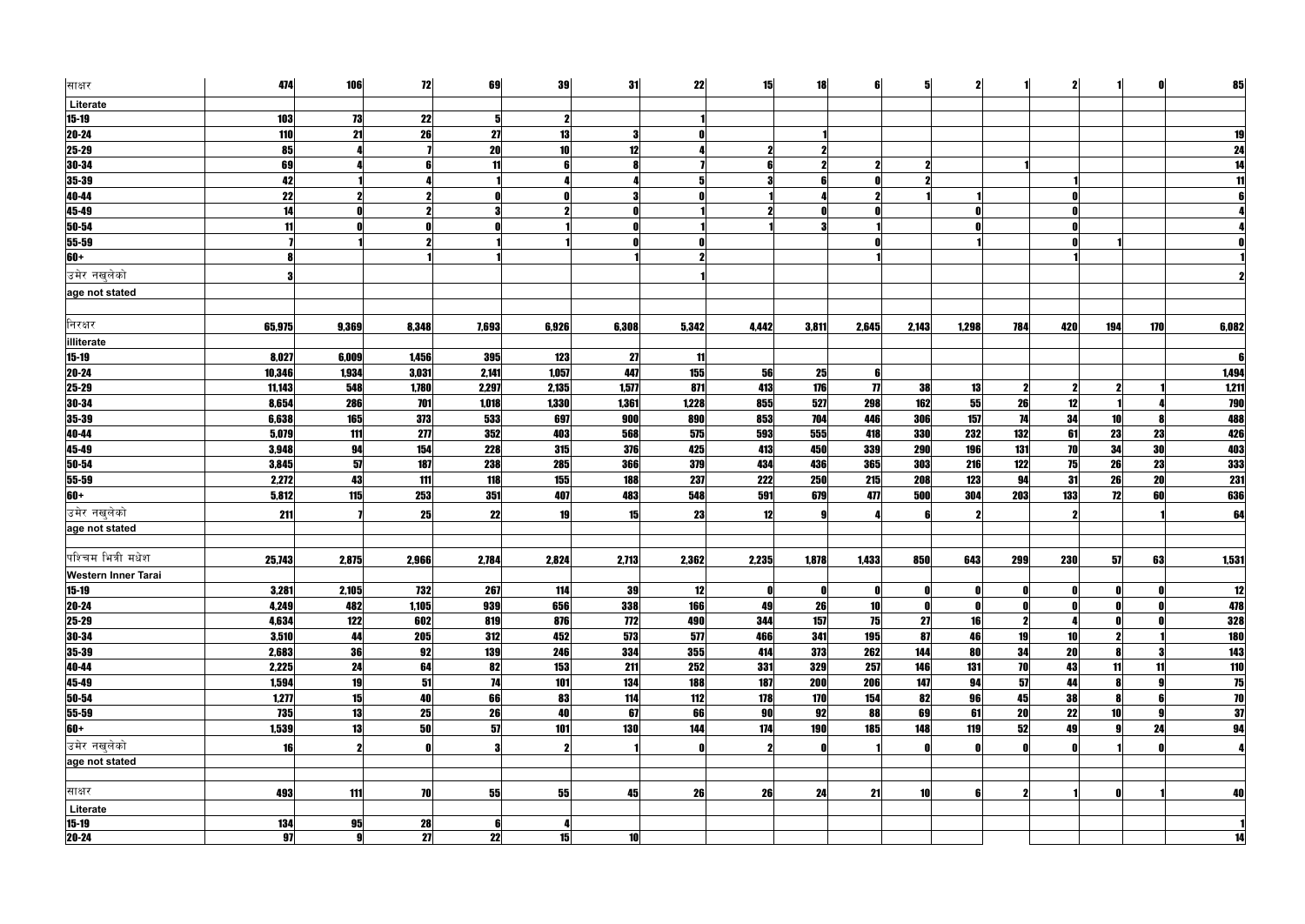| $25 - 29$            | 76         | -3         |            | 16         | 16     | 11     |            | 6            |            |            |                      |       |                 |           |                 |          |                                                           |
|----------------------|------------|------------|------------|------------|--------|--------|------------|--------------|------------|------------|----------------------|-------|-----------------|-----------|-----------------|----------|-----------------------------------------------------------|
| 30-34                | 52         |            |            |            |        | 13     |            |              |            |            |                      |       |                 |           |                 |          |                                                           |
| 35-39                | 52         |            |            |            |        |        |            |              |            |            |                      |       |                 |           |                 |          |                                                           |
| 40-44                | 23         |            |            |            |        |        |            |              |            |            |                      |       |                 |           |                 |          |                                                           |
| $45 - 49$            | 26         |            |            |            |        |        |            |              |            |            |                      |       |                 |           |                 |          |                                                           |
| $50 - 54$            | 10         |            |            |            |        |        |            |              |            |            |                      |       |                 |           |                 |          |                                                           |
| 55-59                | 13         |            |            |            |        |        |            |              |            |            |                      |       |                 |           |                 |          |                                                           |
| 60+                  | 10         |            |            |            |        |        |            |              |            |            |                      |       |                 |           |                 |          |                                                           |
| उमेर नखुलेको         |            |            |            |            |        |        |            |              |            |            |                      |       |                 |           |                 |          |                                                           |
| age not stated       |            |            |            |            |        |        |            |              |            |            |                      |       |                 |           |                 |          |                                                           |
|                      |            |            |            |            |        |        |            |              |            |            |                      |       |                 |           |                 |          |                                                           |
| निरक्षर              | 25,250     | 2,764      | 2,896      | 2,729      | 2,769  | 2,668  | 2,336      | 2,209        | 1,854      | 1,412      | 840                  | 637   | 297             | 229       | 57              | 62       | 1,491                                                     |
| illiterate           |            |            |            |            |        |        |            |              |            |            |                      |       |                 |           |                 |          |                                                           |
| $15-19$              | 3,147      | 2,010      | 704        | 261        | 110    | 39     | 12         |              |            |            |                      |       |                 |           |                 |          |                                                           |
| $20 - 24$            | 4,152      | 473        | 1,078      | 917        | 641    | 328    | 166        | 49           | 26         | 10         |                      |       |                 |           |                 |          | 464                                                       |
| $25 - 29$            | 4,558      | 119        | 596        | 803        | 860    | 761    | 482        | 338          | 154        | 74         | 27                   | 16    |                 |           |                 |          | <b>322</b>                                                |
| 30-34                | 3,458      | 42         | <b>203</b> | 307        | 443    | 560    | 571        | 464          | 338        | <b>193</b> | 86                   | 46    | 19              | 10        | 2               |          | $\overline{113}$                                          |
| 35-39                | 2,631      | 36         | 89         | <b>135</b> | 239    | 329    | 348        | 409          | <b>366</b> | 255        | 142                  | 80    | 34              | <b>20</b> | 8               |          | <b>138</b>                                                |
| $40 - 44$            | 2,202      | 22         | 64         | 82         | 152    | 210    | <b>250</b> | 325          | 325        | 252        | 146                  | 129   | 70              | 43        | 11              |          | <b>110</b>                                                |
| 45-49                | 1,568      | 19         | 50         | 12         | 100    | 133    | <b>186</b> | 183          | 198        | 202        | 144                  | 92    | 57              | 43        | 8               |          | $\overline{12}$                                           |
| $50 - 54$            | 1,267      | 15         | 38         | 66         | 81     | 114    | 111        | 177          | <b>168</b> | 153        | 82                   | 96    | 45              | 38        | 8               |          | 69                                                        |
| $55 - 59$            | <b>722</b> | 13         | 24         | 26         | 40     | 64     | 66         | 89           | 90         | 87         | $\overline{\bm{67}}$ | 61    | $\overline{20}$ | 22        | 10              |          | 35                                                        |
| 60+                  | 1,529      | 13         | 50         | 57         | 101    | 129    | 144        | 173          | <b>189</b> | <b>185</b> | 146                  | 117   | 50              | 49        | $\mathbf{Q}$    | 24       | 93                                                        |
| उमेर नखुलेको         | 16         |            |            |            |        |        |            | 2            |            |            |                      |       |                 |           |                 |          |                                                           |
| age not stated       |            |            |            |            |        |        |            |              |            |            |                      |       |                 |           |                 |          |                                                           |
|                      |            |            |            |            |        |        |            |              |            |            |                      |       |                 |           |                 |          |                                                           |
| पश्चिम तराई          | 125,575    | 20,332     | 18,544     | 17,422     | 14,610 | 12,852 | 9,300      | 6,813        | 4,591      | 3,549      | 1,795                | 1,367 | 544             | 360       | 110             | 126      | 13,260                                                    |
| <b>Western Tarai</b> |            |            |            |            |        |        |            |              |            |            |                      |       |                 |           |                 |          |                                                           |
| $15-19$              | 10,879     | 8,331      | 1,731      | 539        | 174    | 55     |            | $\mathbf{0}$ |            |            |                      |       |                 |           | $\mathbf 0$     |          | 40                                                        |
| $20 - 24$            | 18,763     | 5,140      | 4,878      | 3,291      | 1,630  | 776    | 289        | 106          | 29         | 13         |                      |       |                 |           | 0               |          | 2,611                                                     |
| 25-29                | 19,122     | 2,078      | 3,788      | 3,871      | 3,097  | 2,107  | 1,059      | 498          | 218        | <b>106</b> | 16                   | 10    | 10              |           |                 |          | 2,259                                                     |
| $30 - 34$            | 19,046     | 1,388      | 2,513      | 3,131      | 2,986  | 2,696  | 1,910      | 1,161        | 671        | 405        | 143                  | 82    | <b>28</b>       | <b>18</b> | $\mathbf{2}$    |          | 1,906                                                     |
| 35-39                | 13,745     | 835        | 1,394      | 1,767      | 1,878  | 1,916  | 1,539      | 1,198        | <b>738</b> | 556        | 279                  | 180   | 65              | 29        | 12              | 10       | 1,349                                                     |
| 40-44                | 12,079     | <b>762</b> | 1,164      | 1,458      | 1,456  | 1,631  | 1,269      | 1,026        | <b>732</b> | 580        | 339                  | 224   | 91              | 53        | $\overline{11}$ | 17       | 1,260                                                     |
| 45-49                | 8,298      | 474        | <b>744</b> | 863        | 952    | 968    | 879        | 787          | 605        | 476        | 251                  | 222   | 78              | 57        | 22              | 22       | 898                                                       |
| $50 - 54$            | 7,298      | 451        | <b>741</b> | <b>773</b> | 764    | 893    | 745        | 666          | 482        | 411        | 231                  | 184   | 69              | 39        | 13              | 23       | 813                                                       |
| 55-59                | 3,740      | 202        | 315        | 396        | 413    | 440    | 368        | 340          | 278        | 258        | 128                  | 97    | 48              | 39        | 10              | $\bf{3}$ | 405                                                       |
| 60+                  | 11,540     | 540        | 1,100      | 1,182      | 1,135  | 1,277  | 1,182      | 981          | 816        | 718        | 397                  | 362   | 149             | 121       | 33              | 45       | 1,502                                                     |
| उमेर नखुलेको         | 1,065      | 131        | 176        | 151        | 125    | 93     | 51         | 50           | 22         | 26         | 11                   |       | 6               |           | $\mathbf 0$     | n        | <b>217</b>                                                |
| age not stated       |            |            |            |            |        |        |            |              |            |            |                      |       |                 |           |                 |          |                                                           |
| साक्षर               | 1,845      | 452        | <b>301</b> | 258        | 211    | 167    | 92         | 79           | 45         | 37         | 18                   | 13    | 5               |           | $\mathbf 2$     |          | 159                                                       |
| Literate             |            |            |            |            |        |        |            |              |            |            |                      |       |                 |           |                 |          |                                                           |
| $15 - 19$            | 328        | 231        | 70         | 21         | ĥ      |        |            |              |            |            |                      |       |                 |           |                 |          |                                                           |
|                      | 412        | <b>105</b> | 85         | 87         | 55     | 19     |            | $\bf{3}$     |            |            |                      |       |                 |           |                 |          | 54                                                        |
| 20-24<br>25-29       | 354        | 26         | 58         | 63         | 64     | 47     | 33         | 14           |            |            |                      |       |                 |           |                 |          |                                                           |
| 30-34                | 234        | 25         | <b>28</b>  | <b>28</b>  | 29     | 39     | 18         | <b>23</b>    | 12         |            |                      |       |                 |           |                 |          | $\begin{array}{c}\n\hline\n40 \\ \hline\n21\n\end{array}$ |
| 35-39                | <b>160</b> | 18         | 16         | 16         | 13     | 26     | 11         | 13           | 12         | 13         |                      | 3     |                 |           |                 |          | 13                                                        |
|                      |            |            |            |            |        |        |            |              |            |            |                      |       |                 |           |                 |          |                                                           |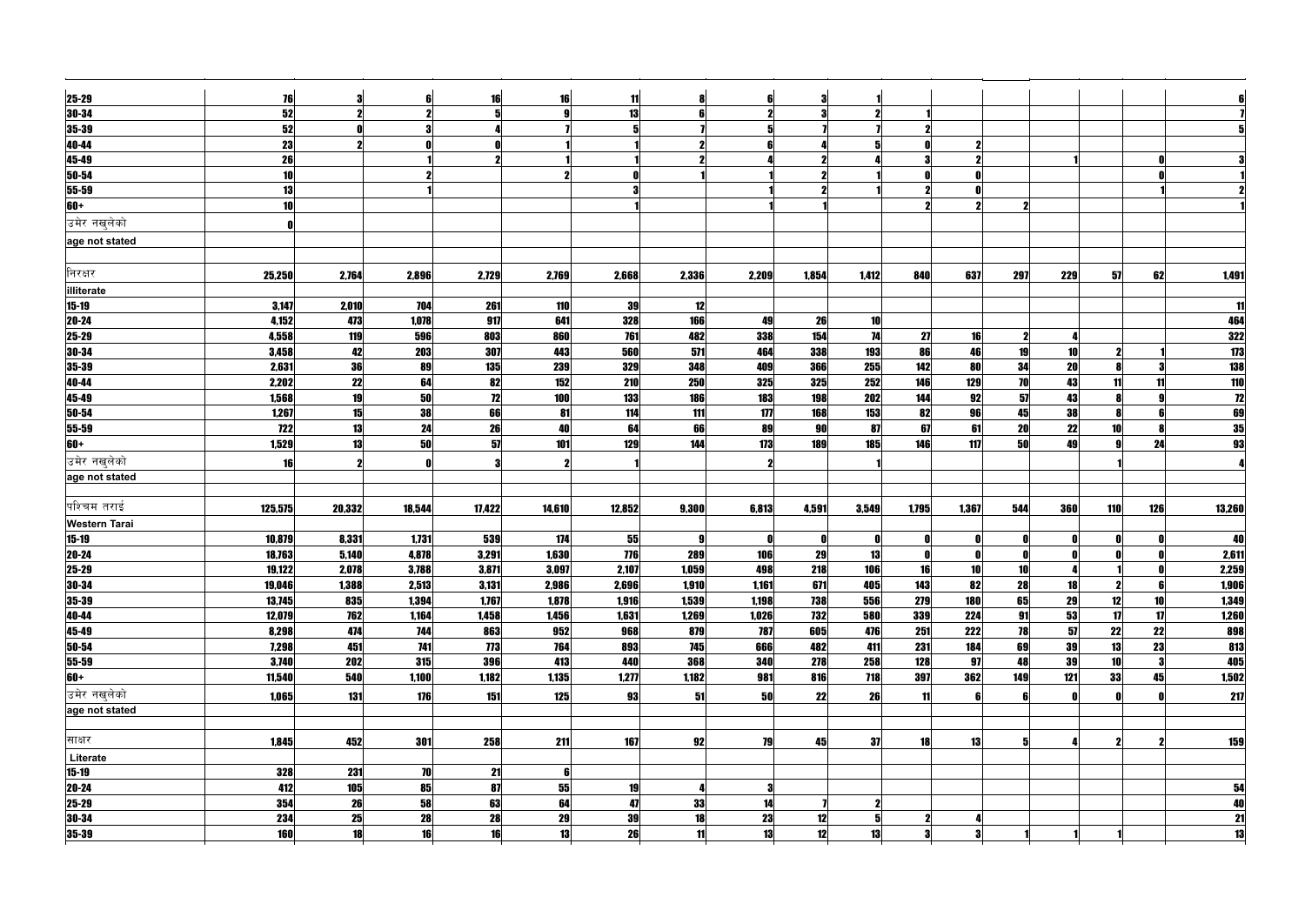| 40-44                     | 129             | 11         | 17     | 18     | 17        | 11          |            | 11           |            |            |              |            |           |           |                     |               | 19         |
|---------------------------|-----------------|------------|--------|--------|-----------|-------------|------------|--------------|------------|------------|--------------|------------|-----------|-----------|---------------------|---------------|------------|
| 45-49                     | 65              | - A        | 12     |        |           |             | 8          |              |            |            | $\mathbf{2}$ |            |           |           |                     |               |            |
| 50-54                     | 60              | 14         |        |        |           |             |            |              |            |            |              |            |           |           |                     |               |            |
| 55-59                     | 26              |            |        |        |           |             |            |              |            |            |              |            |           |           |                     |               |            |
| 60+                       | 57              |            |        | 12     |           | 3           |            |              |            |            |              |            |           |           |                     |               |            |
| उमेर नखुलेको              | 20              |            |        |        |           | 3           |            |              |            |            |              |            |           |           |                     |               |            |
| age not stated            |                 |            |        |        |           |             |            |              |            |            |              |            |           |           |                     |               |            |
|                           |                 |            |        |        |           |             |            |              |            |            |              |            |           |           |                     |               |            |
| निरक्षर                   | 123,730         | 19,880     | 18,243 | 17,164 | 14,399    | 12,685      | 9,208      | 6,734        | 4,546      | 3,512      | 1,777        | 1,354      | 539       | 356       | 108                 | 124           | 13,101     |
| illiterate                |                 |            |        |        |           |             |            |              |            |            |              |            |           |           |                     |               |            |
| $15 - 19$                 | 10,551          | 8,100      | 1,661  | 518    | 168       | 55          |            |              |            |            |              |            |           |           |                     |               | 40         |
| $20 - 24$                 | 18,351          | 5,035      | 4,793  | 3,204  | 1,575     | 757         | 285        | 103          | 29         | 13         |              |            |           |           |                     |               | 2,557      |
| $25 - 29$                 | 18,768          | 2,052      | 3,730  | 3,808  | 3,033     | 2,060       | 1,026      | 484          | 211        | 104        | 16           | 10         | 10        |           |                     |               | 2,219      |
| 30-34                     | 18,812          | 1,363      | 2,485  | 3,103  | 2,957     | 2,657       | 1,892      | 1,138        | 659        | 400        | 141          | 78         | <b>28</b> | 18        | $\boldsymbol{\eta}$ |               | 1,885      |
| 35-39                     | 13,585          | 817        | 1,378  | 1,751  | 1,865     | 1,890       | 1,528      | 1,185        | 726        | 543        | 276          | 177        | 64        | 28        | 11                  | 10            | 1,336      |
| 40-44                     | 11,950          | 751        | 1,147  | 1,440  | 1,439     | 1,620       | 1,261      | 1,015        | <b>728</b> | 573        | 338          | 223        | <b>90</b> | 51        | 16                  | $\mathbf{17}$ | 1,241      |
| 45-49                     | 8,233           | 466        | 732    | 858    | 948       | 961         | 871        | 783          | 602        | 471        | 249          | <b>220</b> | 78        | 57        | $\overline{22}$     | 22            | 893        |
| 50-54                     | 7,238           | 437        | 735    | 769    | 755       | 886         | 740        | 662          | 480        | 410        | 225          | 183        | 69        | 39        | 13                  | 22            | 813        |
| 55-59                     | 3,714           | <b>201</b> | 313    | 393    | 410       | 435         | 368        | 340          | 275        | 255        | $127$        | 96         | 48        | 38        | 10                  |               | 402        |
| 60+                       | 11,483          | 532        | 1,097  | 1,170  | 1,126     | 1,274       | 1,179      | 975          | 815        | 717        | 394          | 361        | 146       | 121       | 33                  | 44            | 1,499      |
| उमेर नखुलेको              | 1,045           | 126        | 172    | 150    | 123       | 90          | 49         | 49           | 21         | 26         | 11           |            |           |           |                     |               | <b>216</b> |
| age not stated            |                 |            |        |        |           |             |            |              |            |            |              |            |           |           |                     |               |            |
| <u>सुदुर प</u> श्चिम तराई | 70,057          | 8,297      | 8,329  | 8,423  | 7,889     | 7,483       | 6,155      | 4,582        | 3,694      | 2,901      | 1,656        | 1,337      | 605       | 357       | 104                 | 133           | 8,112      |
| Far western Tarai         |                 |            |        |        |           |             |            |              |            |            |              |            |           |           |                     |               |            |
| $15 - 19$                 | 7,523           | 4,984      | 1,637  | 620    | 168       | 54          | 14         | $\mathbf{0}$ |            |            | 0            |            |           |           | $\mathbf{r}$        |               | 46         |
| 20-24                     | 10,377          | 1,916      | 2,589  | 2,124  | 1,260     | 651         | 241        | 89           | 39         | 15         | $\mathbf{0}$ |            |           |           |                     |               | 1,453      |
| 25-29                     | 11,558          | 513        | 1,727  | 2,243  | 2,074     | 1,633       | 909        | 488          | 212        | 103        | 33           | 12         |           |           |                     |               | 1,604      |
| 30-34                     | 10,254          | 282        | 824    | 1,203  | 1,546     | 1,713       | 1,395      | <b>950</b>   | 579        | 324        | 141          | 61         | 38        | 15        |                     |               | 1,174      |
| 35-39                     | 8,209           | 137        | 391    | 663    | 1,008     | 1,109       | 1,133      | 913          | <b>778</b> | 599        | 306          | <b>190</b> | 68        | <b>28</b> | $\boldsymbol{6}$    |               | 873        |
| 40-44                     | 6,083           | 148        | 305    | 460    | 545       | 784         | <b>749</b> | 623          | 606        | 498        | 287          | 221        | 101       | 45        | 12                  | 11            | 688        |
| 45-49                     | 4,875           | 93         | 229    | 334    | 406       | 489         | 563        | 511          | 485        | 440        | 305          | 245        | 107       | 75        | $\overline{25}$     | 21            | 547        |
| 50-54                     | 3,535           | 81         | 172    | 239    | 268       | 351         | 405        | 327          | 328        | 266        | 194          | 205        | 94        | 65        | 15                  | 24            | 501        |
| $55 - 59$                 | 2,137           | 36         | 119    | 133    | 168       | 210         | 200        | <b>210</b>   | 210        | <b>190</b> | 125          | 123        | 63        | 41        | 10                  | 15            | 284        |
| 60+                       | 4,992           | 81         | 265    | 342    | 400       | 436         | 504        | 437          | 432        | 448        | 254          | <b>271</b> | 128       | 83        | 29                  | 50            | 832        |
| उमेर नखुलेको              | 514             | 26         | 71     | 62     | 46        | 53          | 42         | 34           | 25         | 18         | 11           |            |           |           |                     |               | <b>110</b> |
| age not stated            |                 |            |        |        |           |             |            |              |            |            |              |            |           |           |                     |               |            |
| साक्षर                    | 610             | 119        |        | 52     | 73        |             |            | 27           |            |            |              |            |           |           |                     |               |            |
| Literate                  |                 |            | 84     |        |           | 62          | 42         |              | 16         | 11         | $\mathbf{5}$ |            |           |           |                     |               | 112        |
| $15 - 19$                 | 107             | 78         | 21     |        |           |             |            |              |            |            |              |            |           |           |                     |               |            |
| $20 - 24$                 | 111             | 23         | 25     |        | <b>28</b> |             |            |              |            |            |              |            |           |           |                     |               | 17         |
| $25 - 29$                 | <b>103</b>      |            | 20     |        | 22        | 10          |            |              |            |            |              |            |           |           |                     |               | 19         |
| 30-34                     | $\overline{11}$ |            |        |        |           | 14          | 13         |              |            |            |              |            |           |           |                     |               | 12         |
| 35-39                     | 70              |            |        | 10     |           |             |            |              |            |            |              |            |           |           |                     |               | 26         |
| $40 - 44$                 | 46              |            |        |        |           | 10          |            |              |            |            |              |            |           |           |                     |               |            |
| 45-49                     | 43              |            |        |        |           |             |            |              |            |            |              |            |           |           |                     |               | 16         |
| $50 - 54$                 | 22              |            |        |        |           |             | 3          |              |            |            |              |            |           |           |                     |               |            |
| $55 - 59$                 | 16              |            |        |        |           | $\mathbf 2$ |            |              |            |            |              |            |           |           |                     |               |            |
|                           |                 |            |        |        |           |             |            |              |            |            |              |            |           |           |                     |               |            |